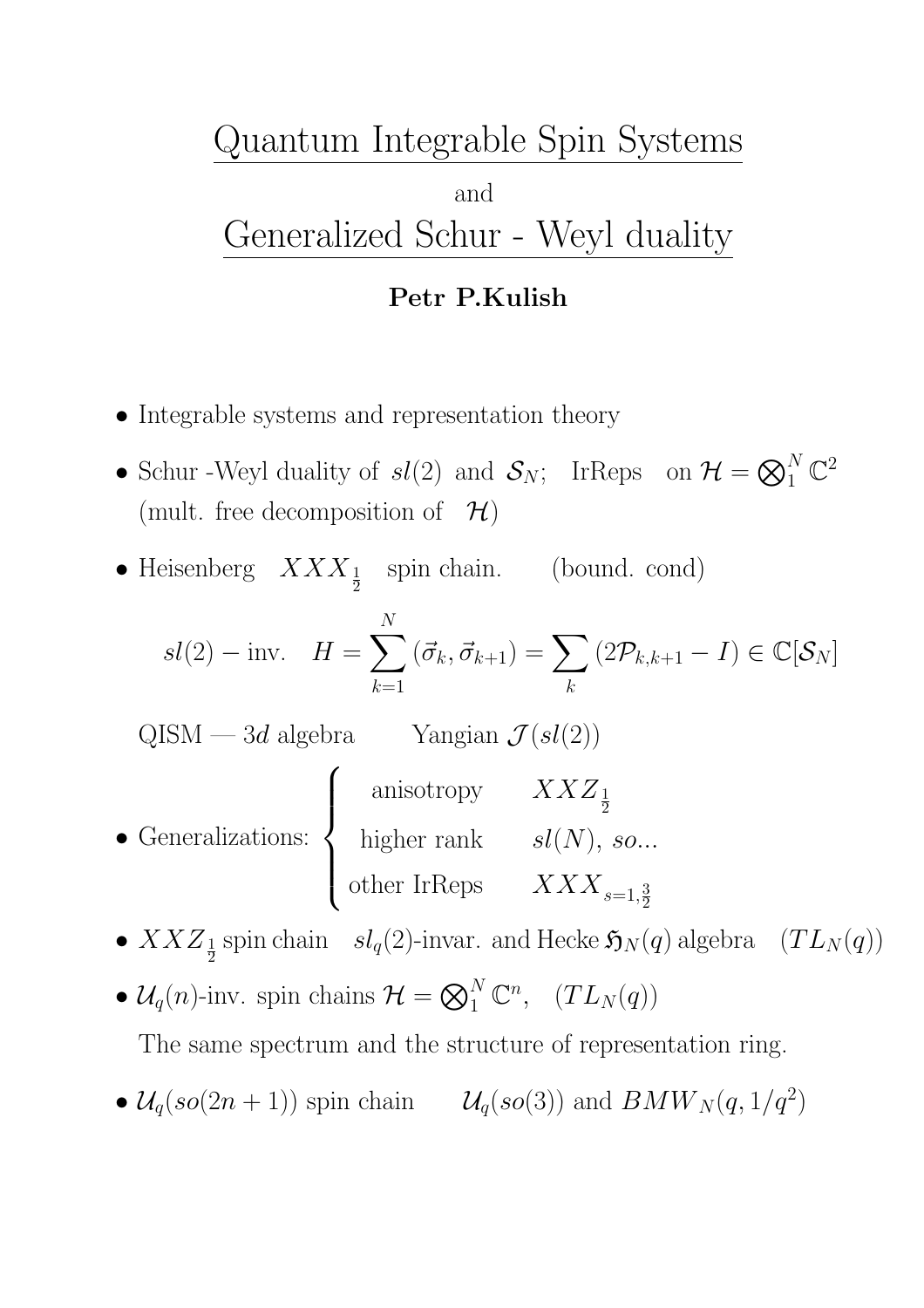Schur - Weyl duality (Examples)  
\n• 
$$
XXX_{\frac{1}{2}}
$$
,  $U(sl(2))$  (symm. alg)  $\mathbb{C}[\mathcal{S}_N]$  on  $\mathcal{H} = \bigotimes_{1}^{N} \mathbb{C}^2$ ,  
\n $H \simeq \sum_{k=1}^{N-1} \mathcal{P}_{k,k+1}$   
\n• Subhserland model.  $U(sl(n))$ ;  $\mathbb{C}[\mathcal{S}_N]$  on  $\mathcal{H} = \bigotimes_{1}^{N} \mathbb{C}^n$ ,  
\n•  $XXZ_{\frac{1}{2}}$ ,  $U_q(sl(2))$ ;  $\mathfrak{H}_N(q)$  on  $\mathcal{H} = \bigotimes_{1}^{N} \mathbb{C}^2$ ,  
\n $H \simeq \sum_{k} \check{R}_{k,k+1}(q) \in (TL_N(q))$   
\n•  $XXZ_{TL}(h)$ ,  $U_q(n)$ ;  $TL_N(q)$  on  $\mathcal{H} = \bigotimes_{1}^{N} \mathbb{C}^n$ ,  
\n(param.  $B, B^{-1} \in \text{Mat}(\mathbb{C}^n)$ ),  $H \simeq \sum_{k} X_{k,k+1}$  (rank 1)

•  $XXZ_1$ ,  $\mathcal{U}_q(O(3))$ ; BMW-alg  $W_N(q, 1/q^2)$  on  $\mathcal{H} = \bigotimes$  $\overline{N}$ 1  $\mathbb{C}^3,$ 

•  $q - A_2^{(2)}$ -model,  $\mathcal{U}_q(O(3))$ ;  $W_N(q, 1/q^2)$  on  $\mathcal{H} = \bigotimes$ N 1  $\mathbb{C}^3,$  $U$  — symmetry alg.  $\mathcal{J}_N$  — central alg.  $\mathcal{H} = \bigotimes$ N 1  $V = \bigoplus$  $\lambda$  $V_{\lambda} \otimes W^{\lambda}$ ,  $H \simeq$  $\sum$ 1  $h_k = \bigoplus$  $\lambda$ H  $W^{\lambda}$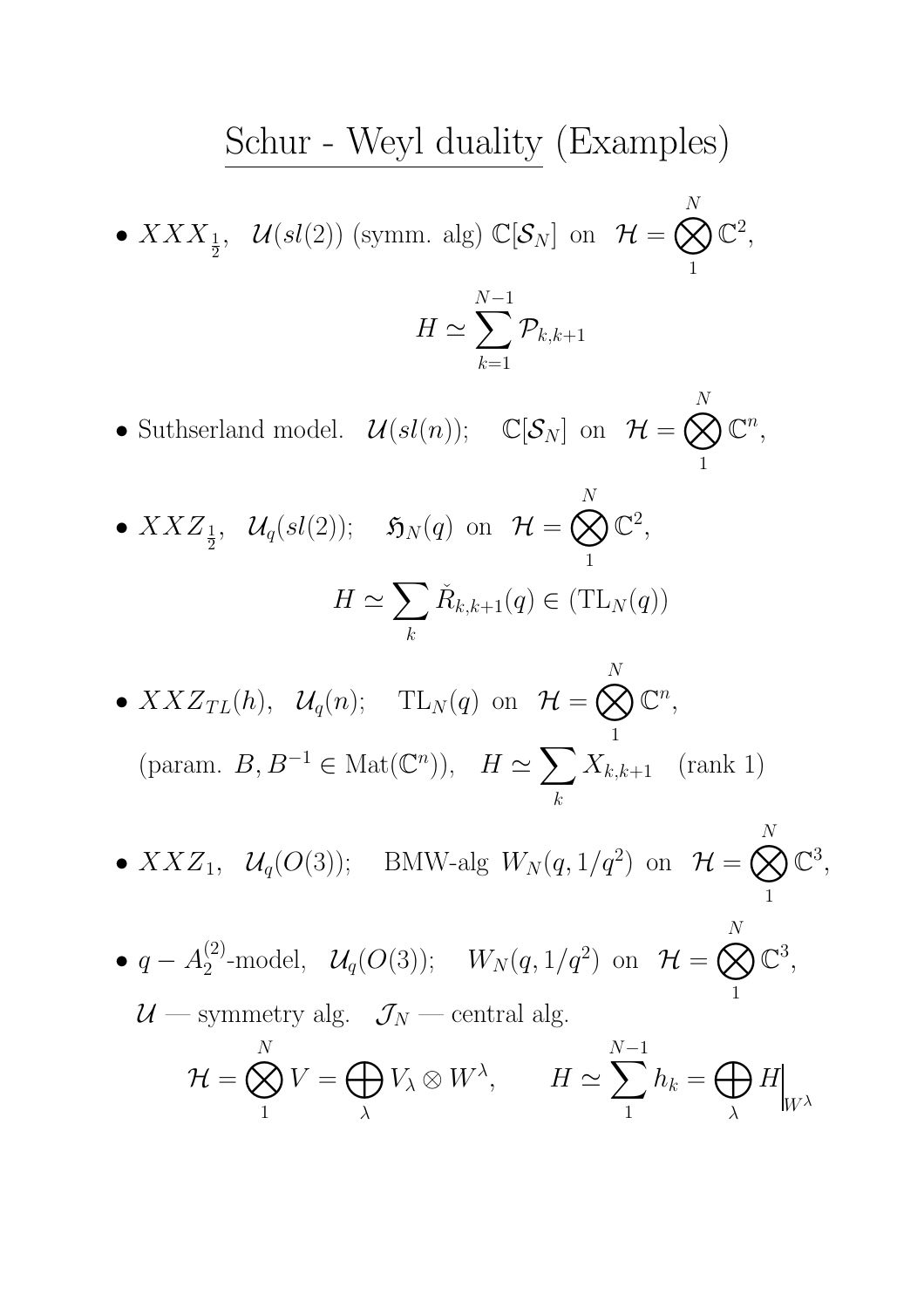Bratteli diagram for  $S_N$ 

 $\mathbb{C} \simeq \mathcal{S}_1 \subset \mathcal{S}_2 \subset \ldots \subset \mathcal{S}_N$ 



1 Realization on  $\mathcal{H} = \bigotimes$ N 1  $\mathbb{C}^3$  only THREE ROW Y-diagrams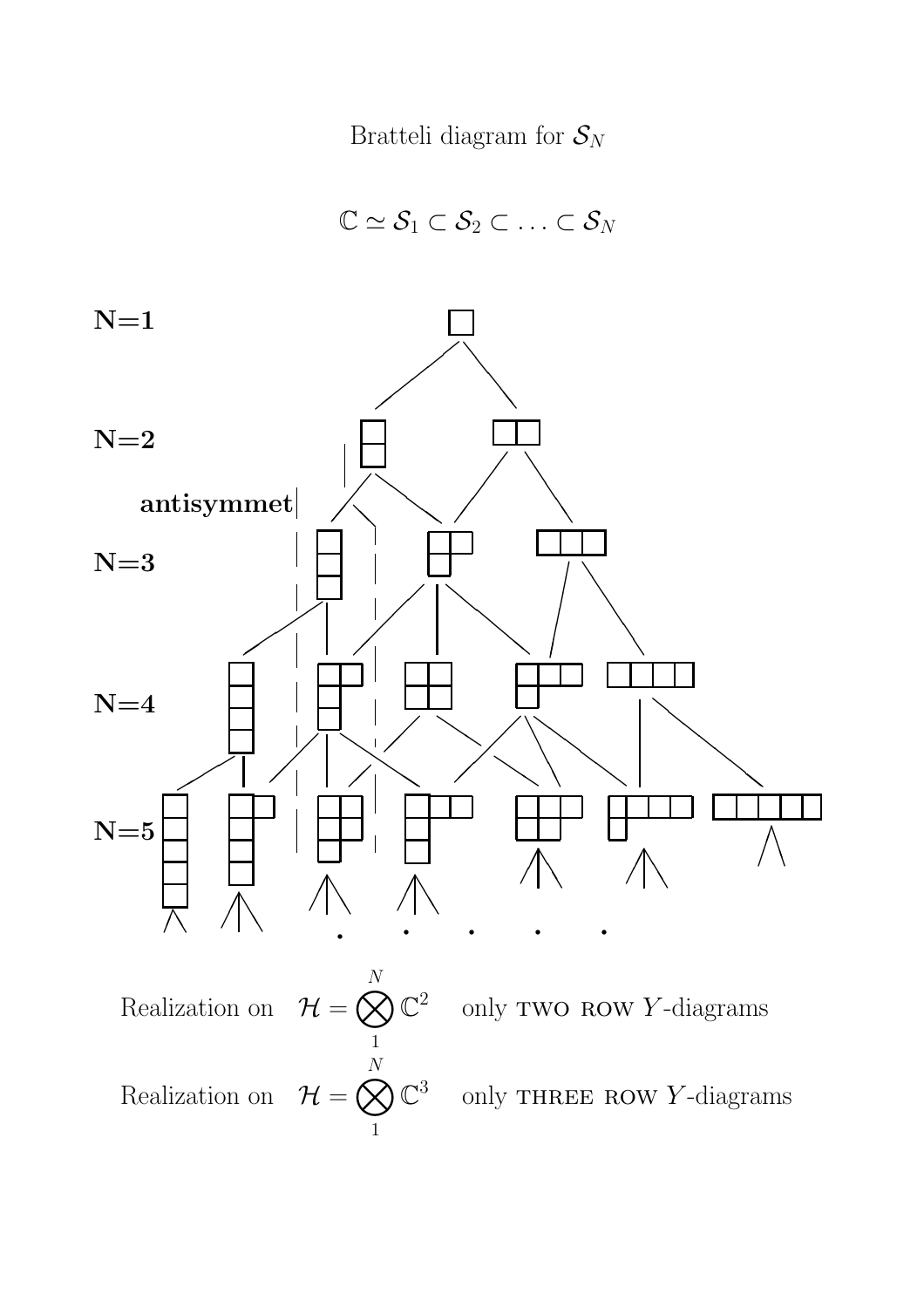

Number in the corners — multiplicity

 $\lambda \vdash N$ ,  $(\lambda_1, \lambda_2 | \lambda_1 + \lambda_2 = N)$ ,  $n = \lambda_2$ ,  $C_N^n - C_N^{n-1}$ (Catalan numbers  $n = N/2$ )  $p_k \cdot p_1 = p_{k+1} + p_{k-1}$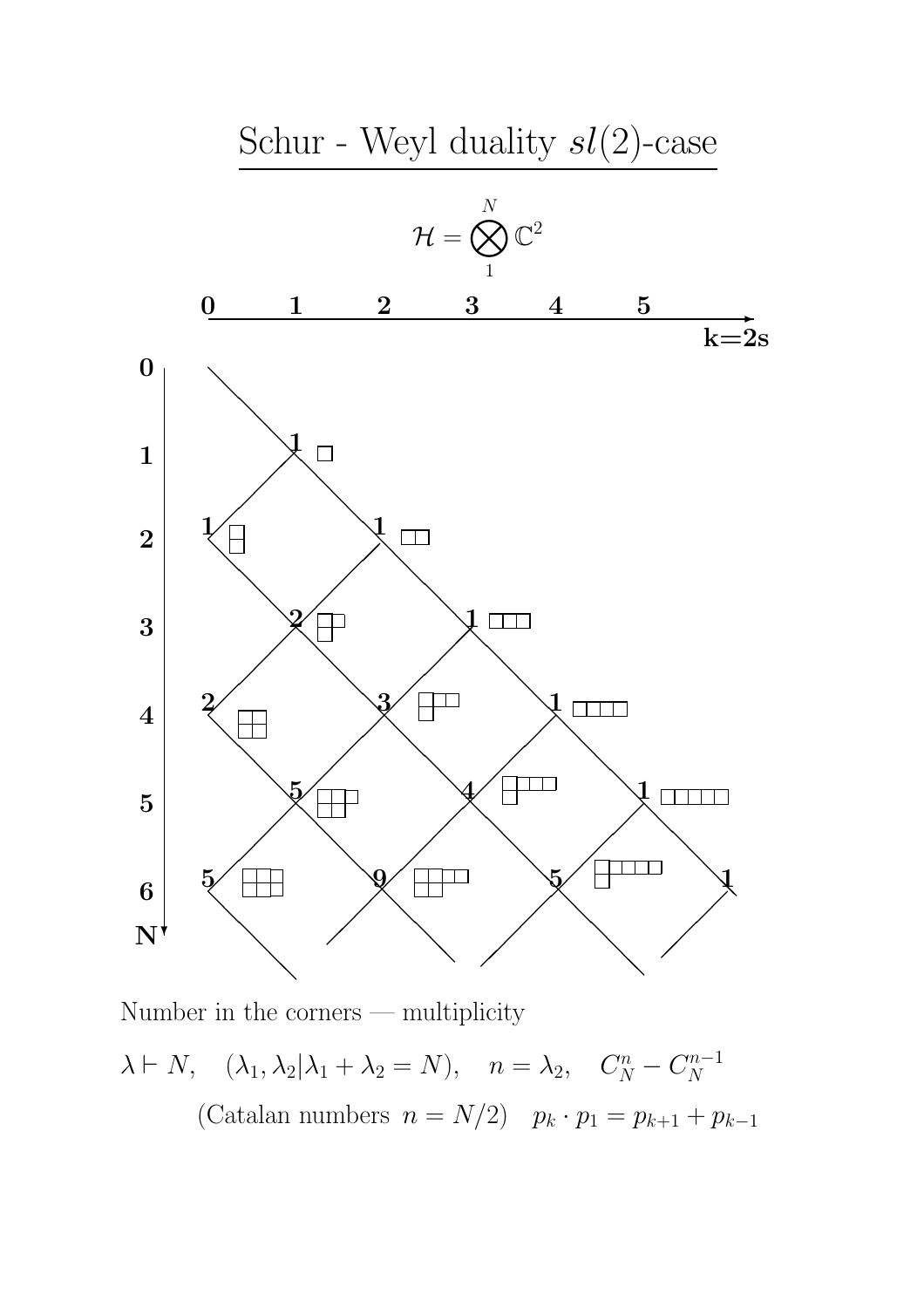



$$
\begin{cases} d_{m,n} \cdot d_{1,0} = d_{m+1,n} + d_{m,n+1} + d_{m-1,n} \\ d_{m,n} \cdot d_{0,1} = d_{m+1,n} + d_{m,n+1} + d_{m-1,n} \end{cases}
$$
  

$$
sl_q(3) \sim d_{1,0} = d_{0,1} = 3 \sim \mathbb{C}^3; \quad d_{1,0} = d_{0,1} = n > 3 \sim ?
$$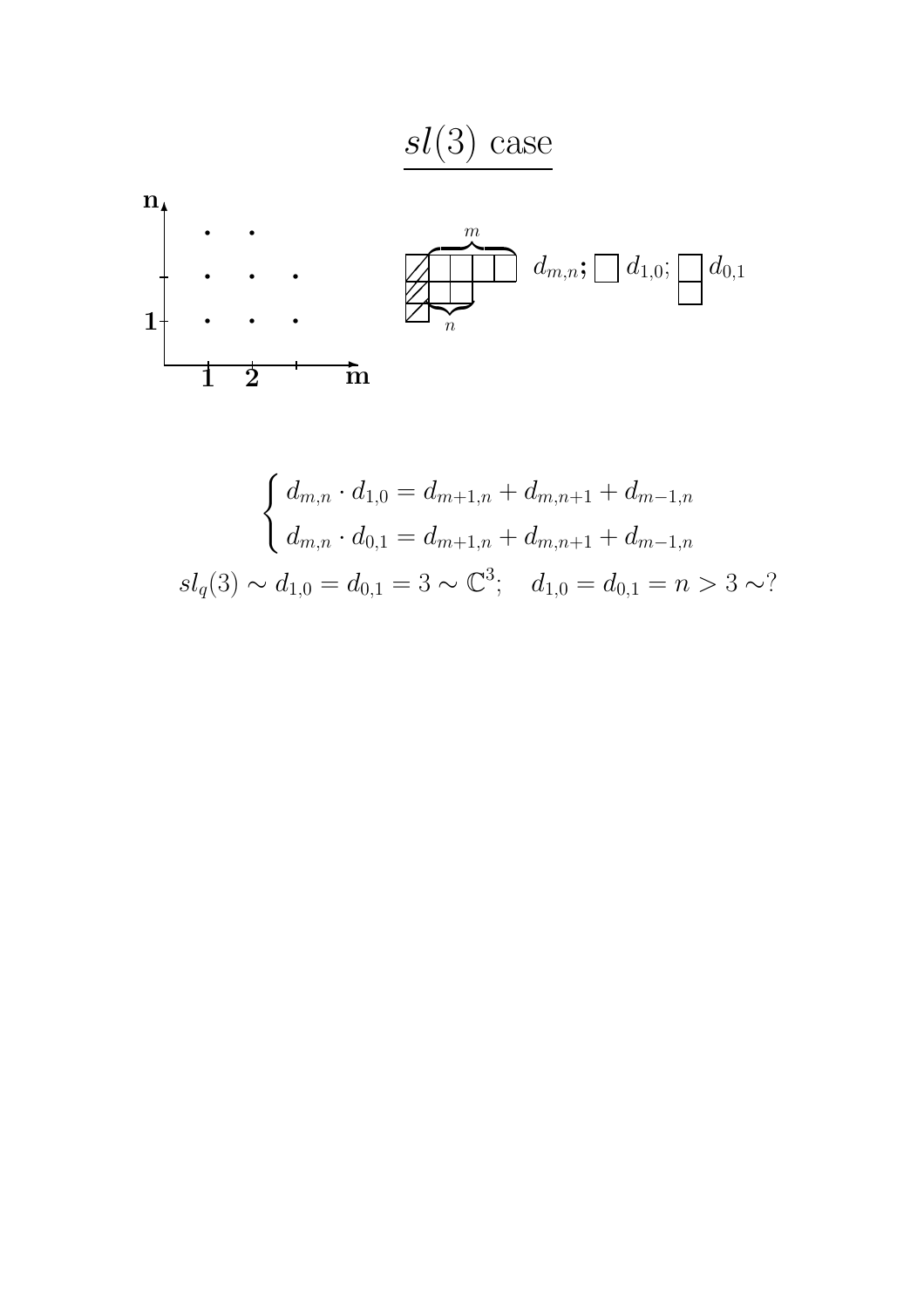Tensor category of  $sl(2)$  finite dim. reps

$$
sl(2), \quad \{S^z, X^+, X^-\}, \quad s = 0, \frac{1}{2}, 1, \dots;
$$
  
IrReps  $V_{l,s}$  dim  $V_k = k + 1$  2s = k  $\in \mathbb{Z}_{\geq 0}$ 



This "ring of representations" correspond to some quantum algebra  $\mathfrak{b}_n$  if one starts from  $V_0 \simeq \mathbb{C}^1$ ,  $V_1 \simeq \mathbb{C}^n$  (e.g. dim $V_2 = n^2 - 1$ )

$$
np_k = p_{k+1} + p_{k-1}, \quad p_{-1} = 0, \ p_0 = 1 \qquad \dim V_k = p_k(n).
$$

 $p_k$  — Chebyshev polynomial of the 2-nd kind.

 $V_k$  as corepresentations of dual Hopf algebra and FRT-formalism

$$
R_{12}T_1T_2 = T_2T_1R_{12}
$$

Girardeau  $\geq$  1990; Dubois-Viollet, Bichon, Etingof, Ostrik,...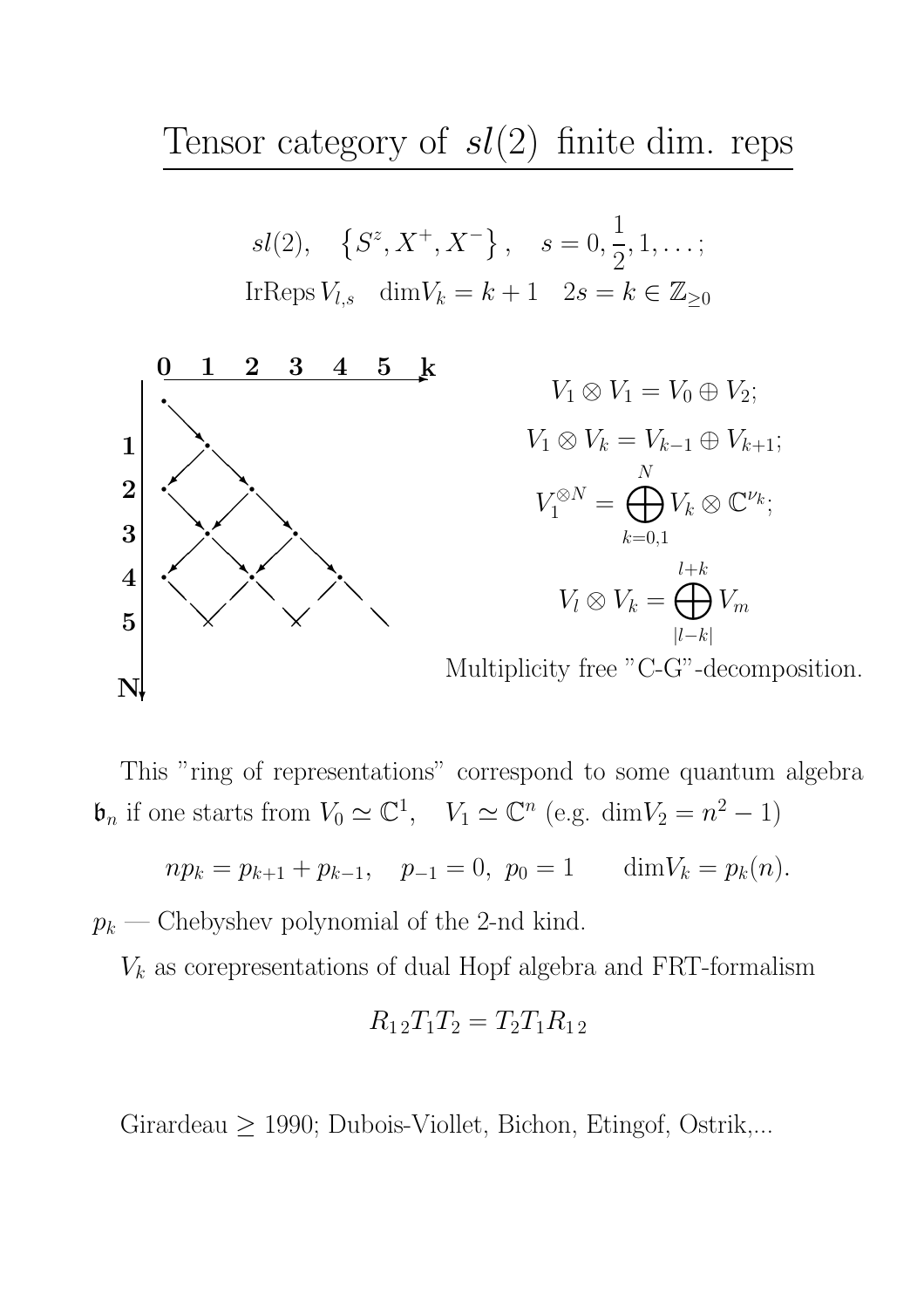Coboundary Twists and the Jordanian deformation Coboundary twists of a Hopf algebra  $\mathcal{U}$ :

$$
\mathcal{F}^{(cob)} = (u \otimes u) \Delta(u^{-1}).
$$

The twisted Hopf algebra has coproduct

$$
\widetilde{\Delta} = \mathcal{F}^{(cob)} \Delta (\mathcal{F}^{(cob)})^{-1},
$$

and is isomorphic as algbra to the original one. The universal R-matrix of  $U$  is transformed with this twist just by the similarity transformation

$$
\mathcal{R} \to \mathrm{Ad}(u \otimes u)\mathcal{R}.
$$

$$
\mathcal{F}^{(cob)}(q,t) = (u \otimes u) \Delta(u^{-1}) \in \mathcal{U}_q(sl(2)) \otimes \mathcal{U}_q(sl(2))
$$

Note that  $\mathcal F$  is nonsingular in the limit  $q \to 1$ , while the corresponding element  $u(q, t)$  is singular. This coboundary twist in the  $q \to 1$  limit is no more a coboundary and leads to the jordanian twist  $\mathcal{F}^{(j)}$ .

An element  $u(q, t)$  with these properties is  $(X^+ \in \mathcal{U}_q(sl(2)))$ 

$$
u(q,t) = \exp_{q^2}(\frac{t}{1-q^2}X^+),\tag{1}
$$

where

$$
\exp_q(x) := \sum_{n=1}^{\infty} \frac{x^n}{(n)_q!} = \exp(\sum_{n=1}^{\infty} \frac{(1-q)^{n-1} x^n}{n (n)_q}),\tag{2}
$$

and  $(n)_q := (1 - q^n)/(1 - q)$ ,  $(\exp_q(x))^{-1} = \exp_{q^{-1}}(-x)$ .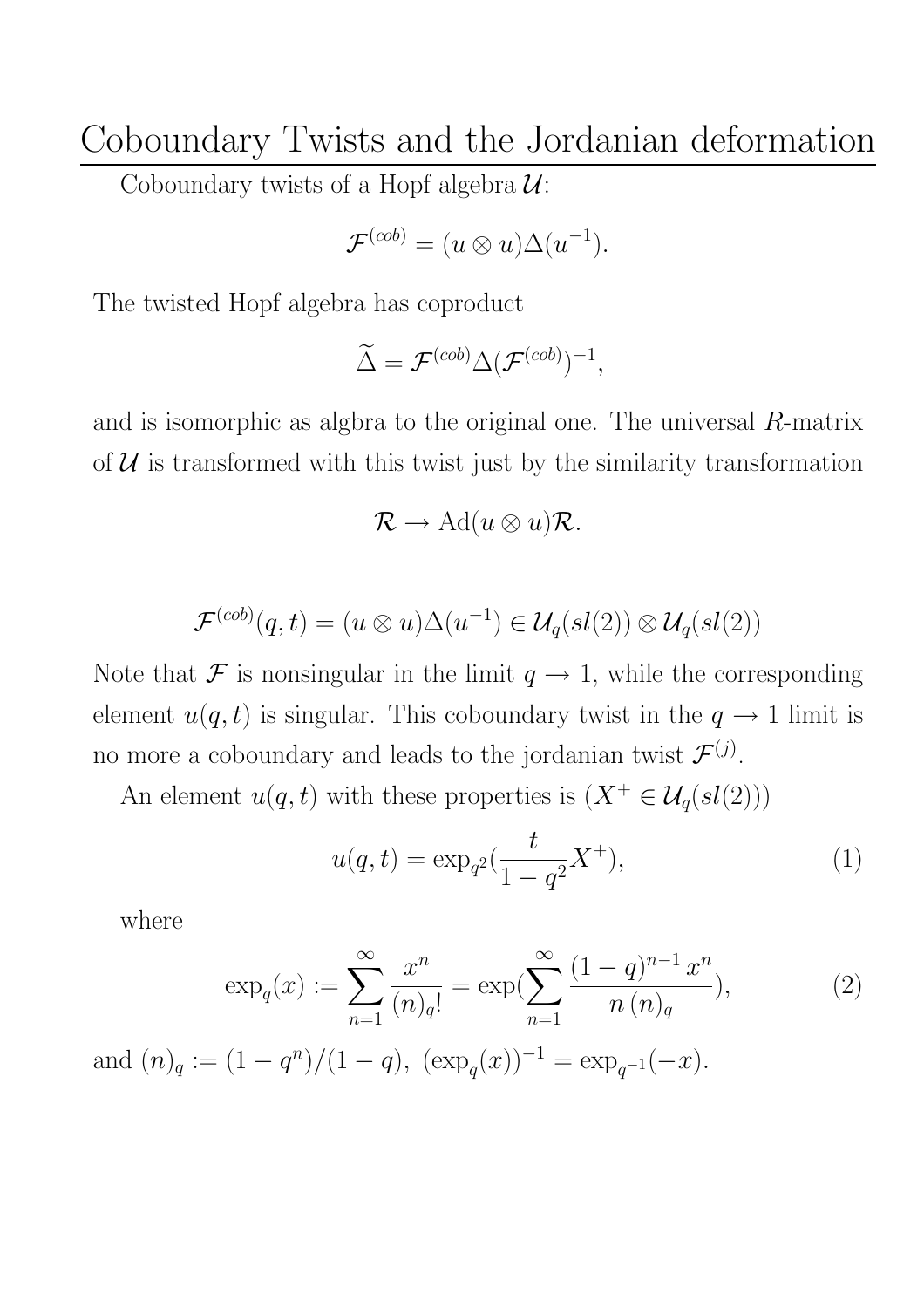Since  $\Delta(X^+) = X^+ \otimes 1 + K^{-2} \otimes X^+$  the coboundary twist is  ${\cal F}^{(cob)}(q) =$  $= \exp_{q^2}(\frac{t}{1-q^2}X^+) \otimes \exp_{q^2}(\frac{t}{1-q^2}X^+)$  $\exp_{q^{-2}}$  $\left(-\frac{t}{1-t}\right)$  $\frac{1}{1-q^2}(X^+\otimes 1+K^{-2}\otimes X^+)$  $\sum_{i=1}^{n}$ . (3)

Using a functional equation for the  $q$ -exponential

$$
\exp_q(x+y) = \exp_q(x) \exp_q(y); \text{ provided that } yx = qxy.
$$

and commutation relations  $K^{-2}X^{+} = q^{-2}X^{+}K^{-2}$  we can factorize the third q-exponential in (3). Then the expression for  $\mathcal{F}^{(cob)}(q)$  is

$$
\mathcal{F}^{(cob)}(q) = \exp_{q^2}\left(\frac{t}{1-q^2}1 \otimes X^+\right) \exp_{q^{-2}}\left(-\frac{t}{1-q^2}(K^{-2} \otimes X^+)\right).
$$

Using the representation of the  $q$ -exponential as standard exponential of the q-dilogarithm (2), and realization  $K^2 = q^h$  one can show that there are no singular terms in  $\mathcal{F}^{(cob)}(q)$  in the limit  $q \to 1$ . The explicit expression is

$$
\lim_{q \to 1} \mathcal{F}^{(cob)}(q) = \exp\left(\sum_{n=1}^{\infty} -\frac{1}{2}h \otimes \frac{(tX^+)^n}{n}\right) = \exp\left(\frac{1}{2}h \otimes \ln(1 - tX^+)\right),
$$

which gives for  $t = -2\xi$  the jordanian twist  $\mathcal{F}^{(j)}$ :

$$
\mathcal{F}^{(j)} = \exp(\frac{1}{2}h \otimes \ln(1 + 2\xi X^+)),
$$

where h,  $X^{\pm}$  are the generators of the Lie algebra  $sl(2)$ .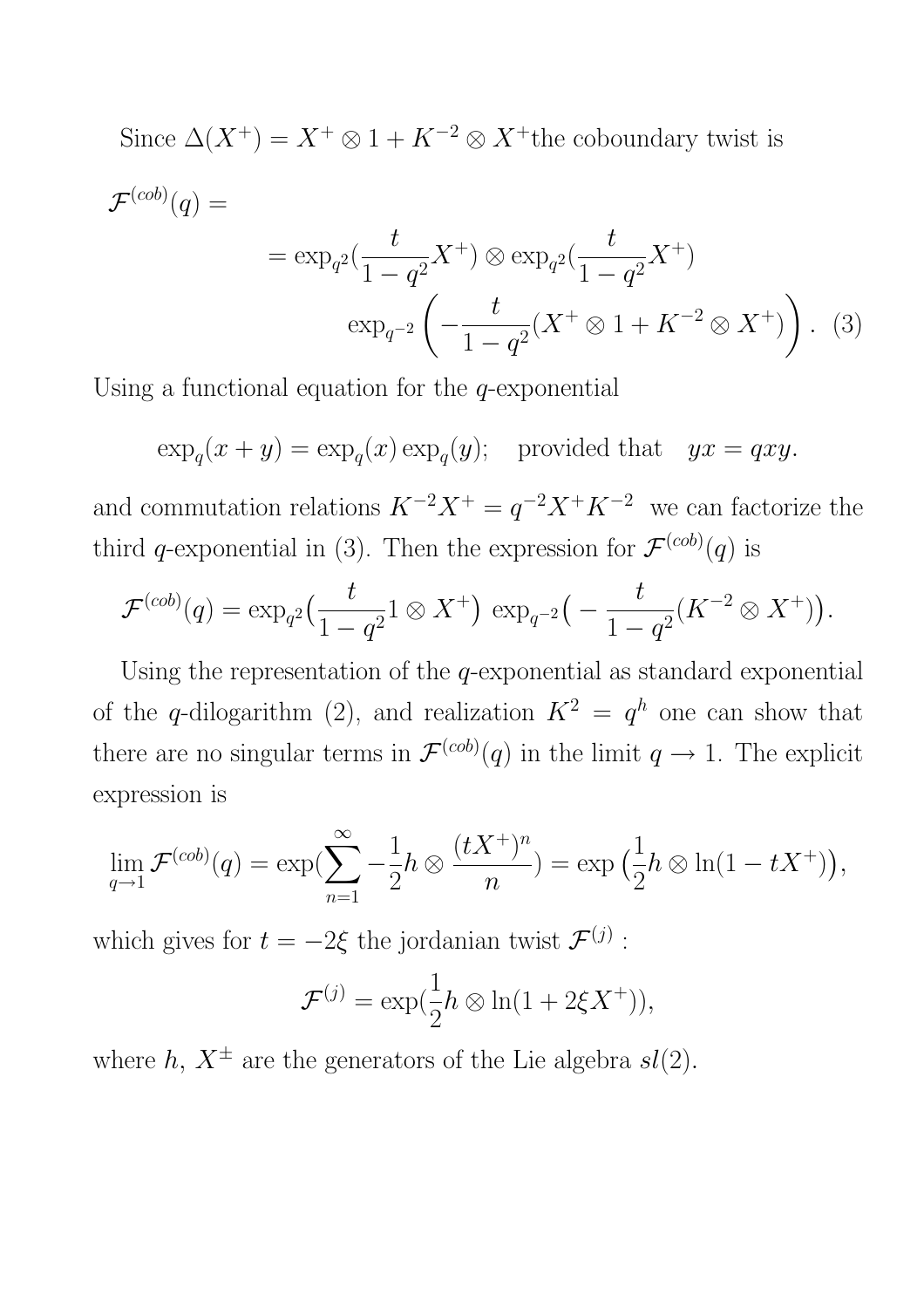# R-matrix of XXZ spin-1chain

$$
R(\lambda, \eta) = \begin{pmatrix} a_1 & & & & \\ & a_2 & b_1 & & & \\ & & a_3 & b_2 & b_3 & \\ & & & a_1 & b_2 & \\ & & & & a_1 & b_2 & \\ & & & & a_2 & b_1 & \\ & & & & & a_2 & b_1 & \\ & & & & & & a_3 & \\ & & & & & & & a_1 \end{pmatrix}, \qquad (4)
$$

where the functions are

 $a_1 = \sinh(\lambda + \eta) \sinh(\lambda + 2\eta),$   $b_2 = e^{\lambda} \sinh \lambda \sinh 2\eta,$  $a_2 = \sinh \lambda \sinh(\lambda + \eta),$   $b_3 = e^{2\lambda} \sinh \eta \sinh 2\eta,$  $a_3 = \sinh \lambda \sinh(\lambda - \eta),$   $c_1 = e^{-\lambda} \sinh(\lambda + \eta) \sinh 2\eta,$  $a_4 = \sinh \lambda \sinh(\lambda + \eta) + \sinh \eta \sinh 2\eta$ ,  $c_2 = e^{-\lambda} \sinh \lambda \sinh 2\eta$ ,  $b_1 = e^{\lambda} \sinh(\lambda + \eta) \sinh 2\eta$ ,  $c_3 = e^{-2\lambda} \sinh \eta \sinh 2\eta$ .

The R-matrix satisfies the YB-eq in the space  $\mathbb{C}^3 \otimes \mathbb{C}^3 \otimes \mathbb{C}^3$ 

$$
R_{12}(\lambda)R_{13}(\lambda+\mu)R_{23}(\mu) = R_{23}(\mu)R_{13}(\lambda+\mu)R_{23}(\lambda), \tag{5}
$$

where we use the standard notation of the QISM

Relation with the symmetric form  $R_{12}^t(\lambda, \eta) = R_{12}(\lambda, \eta)$  by the similarity transformation

$$
R_{12}(\lambda, \eta) \to \text{Ad}\exp(\alpha \lambda (h_1 - h_2)) R_{12}(\lambda, \eta), \tag{6}
$$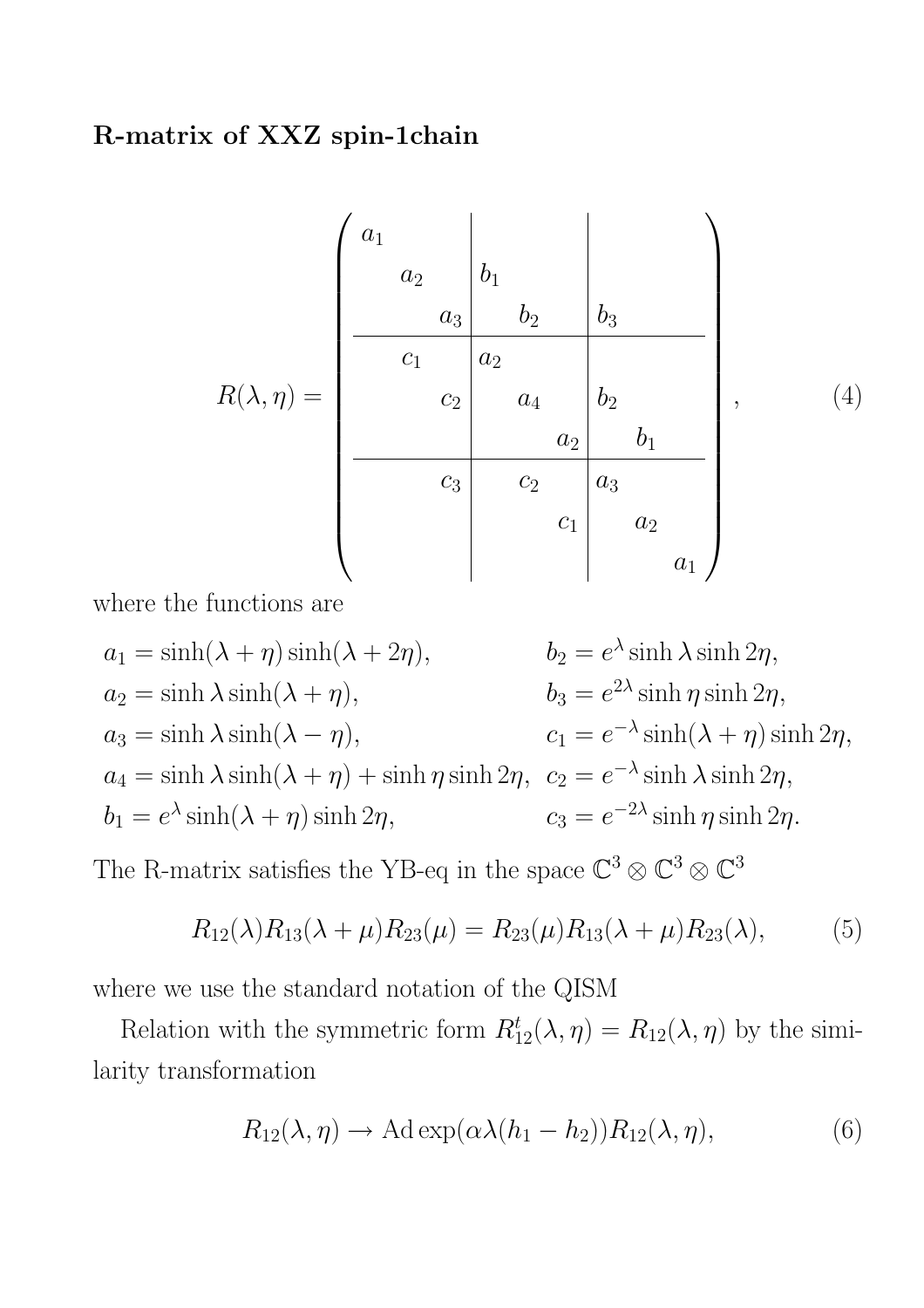with  $\alpha = \frac{1}{2}$  and  $h = \text{diag}(1, 0, -1)$ . The transformed R-matrix obeys the YB-equation due to the  $U(1)$  symmetry

$$
[h_1 + h_2, R_{12}(\lambda, \eta)] = 0.
$$
 (7)

The R-matrix (4) has a few important properties: regularity, unitarity, PT- and crossing- symmetries.

$$
R(0, \eta) = \sinh(\eta)\sinh(2\eta)\mathcal{P},\tag{8}
$$

where  $\mathcal P$  is the permutation matrix of  $\mathbb C^3\otimes\mathbb C^3$ . The unitarity relation

$$
R_{12}(\lambda)R_{21}(-\lambda) = \rho(\lambda)I,
$$
\n(9)

here  $R_{21}(\lambda) = \mathcal{P}R_{12}(\lambda)\mathcal{P}$ . The PT-symmetry

$$
R_{12}^t(\lambda) = R_{21}(\lambda). \tag{10}
$$

The crossing symmetry property

$$
R(\lambda) = (Q \otimes I) R^{t_2}(-\lambda - \eta) (Q \otimes I), \qquad (11)
$$

where the matrix  $Q$  is given by  $\overline{\phantom{a}}$ 0  $0 - e^{-\eta}$  $0 \t 1 \t 0$  $-e^{\eta}$  0 0  $(12)$ 

The R-matrix in the braid group form

$$
\check{R}(\lambda, \eta) = \mathcal{P}R(\lambda, \eta),\tag{13}
$$

admits the spectral decomposition

$$
\check{R}(\lambda,\eta) = \rho_5(\lambda,\eta)P_5(\eta) + \rho_3(\lambda,\eta)P_3(\eta) + \rho_1(\lambda,\eta)P_1(\eta),\tag{14}
$$

$$
P_5(\eta) = I - P_3(\eta) - P_1(\eta), \tag{15}
$$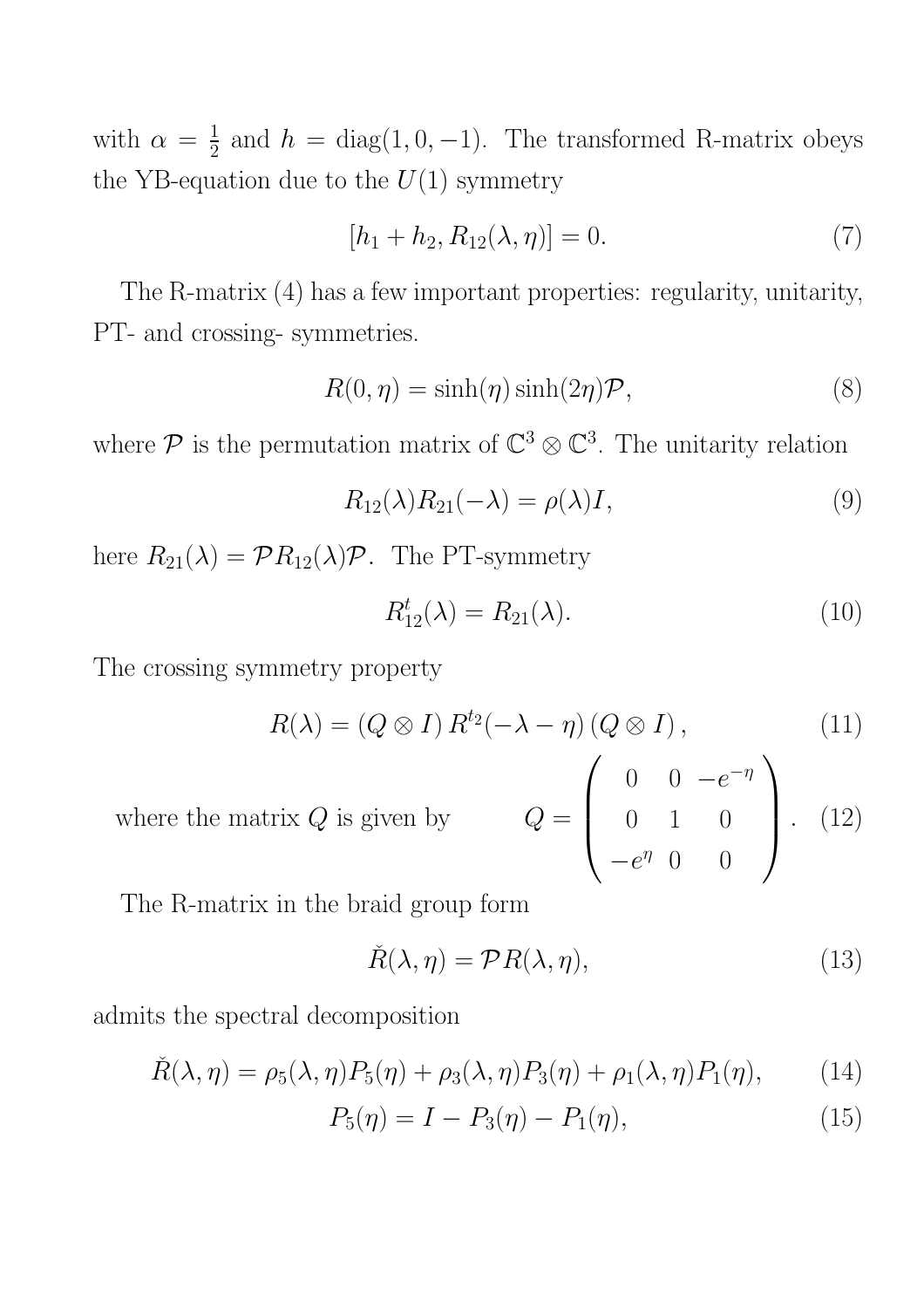$$
P_3(\eta) = \frac{1}{e^{2\eta} + e^{-2\eta}} \begin{bmatrix} 0 & & & & \\ & e^{2\eta} & -1 & & & \\ & & \omega & & -1 \\ & & & \omega & & \\ & & & \omega^2 & -\omega & \\ & & & -1 & & -\omega & 1 \\ & & & & -1 & & \\ & & & & -1 & & \\ & & & & -1 & & \\ & & & & & -1 \end{bmatrix}, (16)
$$
  
here  $\omega(e^{\eta}) = e^{\eta} - e^{-\eta}$  and  

$$
P_1(\eta) = \frac{1}{e^{2\eta} + 1 + e^{-2\eta}} \begin{bmatrix} 0 & & & & \\ & 0 & & & \\ & & & -e^{\eta} & 1 & \\ & & & & 0 & \\ & & & -e^{\eta} & 1 & -e^{-\eta} \\ & & & & 0 & & \\ & & & & 1 & -e^{-\eta} & e^{-2\eta} \\ & & & & & & 0 \end{bmatrix}.
$$
 (17)

The R-matrix (4) has four degeneration points  $\lambda = \pm \eta$ , and  $\lambda = \pm 2\eta$ . The R-matrix (13) can also be expressed in the following form

$$
\check{R}(\lambda,\eta) = \frac{e^{\eta}}{4} \left( e^{2\lambda} - 1 \right) \check{R}(\eta) + (\sinh \eta \sinh 2\eta) I + \frac{e^{-\eta}}{4} \left( e^{-2\lambda} - 1 \right) \check{R}^{-1}(\eta). \tag{18}
$$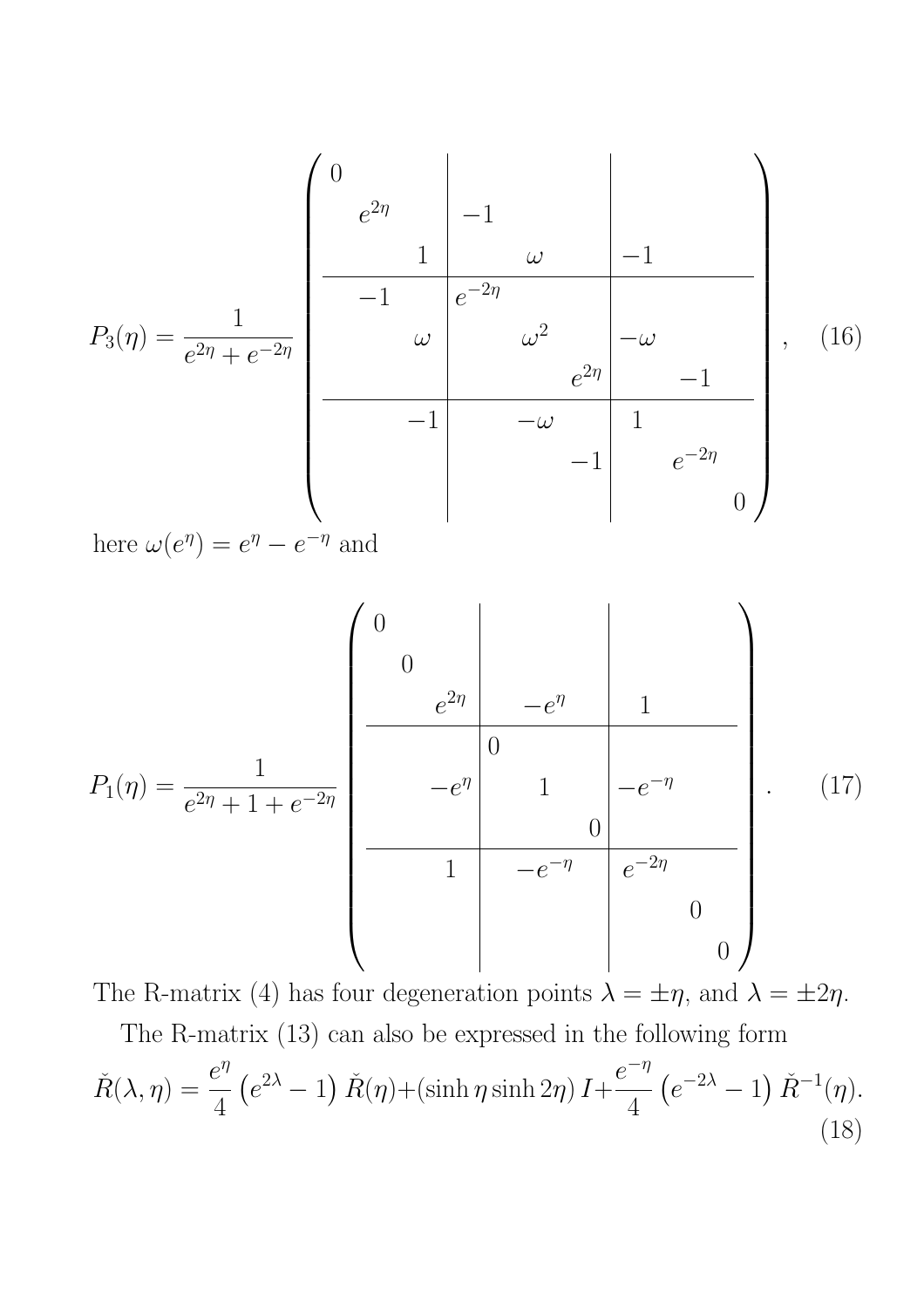The constant R-matrix

$$
\check{R}^{\pm 1}(\eta) = \lim_{\lambda \to \pm \infty} \left( 4 \exp(\mp (2\lambda + \eta)) \check{R}(\lambda, \eta) \right) \tag{19}
$$

being a solution of the YB-equation in the braid group form

$$
\check{R}_{12}\check{R}_{23}\check{R}_{12} = \check{R}_{23}\check{R}_{12}\check{R}_{23},\tag{20}
$$

has the spectral decomposition  $(q = e^{2\eta})$ 

$$
\check{R}(\eta) = qP_5(\eta) - \frac{1}{q}P_3(\eta) + \frac{1}{q^2}P_1(\eta). \tag{21}
$$

Hence,  $\check{R}(\eta)$  satisfies the cubic equation

$$
(\check{R}(\eta) - qI) \left(\check{R}(\eta) + \frac{1}{q}I\right) \left(\check{R}(\eta) - \frac{1}{q^2}I\right) = 0.
$$
 (22)

Its matrix form is

$$
\check{R}(\eta) = \begin{pmatrix} e^{2\eta} & & & \\ 0 & 1 & & \\ & & 0 & \\ 1 & \omega & & \\ & & 1 & \\ & & & 0 & \\ & & & & 0 \\ & & & & & 1 \\ & & & & & 1 \end{pmatrix}, \quad (23)
$$

here  $\omega(e^{2\eta}) = e^{2\eta} - e^{-2\eta}$ .

For the purpose of establishing a relation with the Birman-Wenzl-Murakami algebra, the one dimensional projector  $P_1(\eta)$  is related to the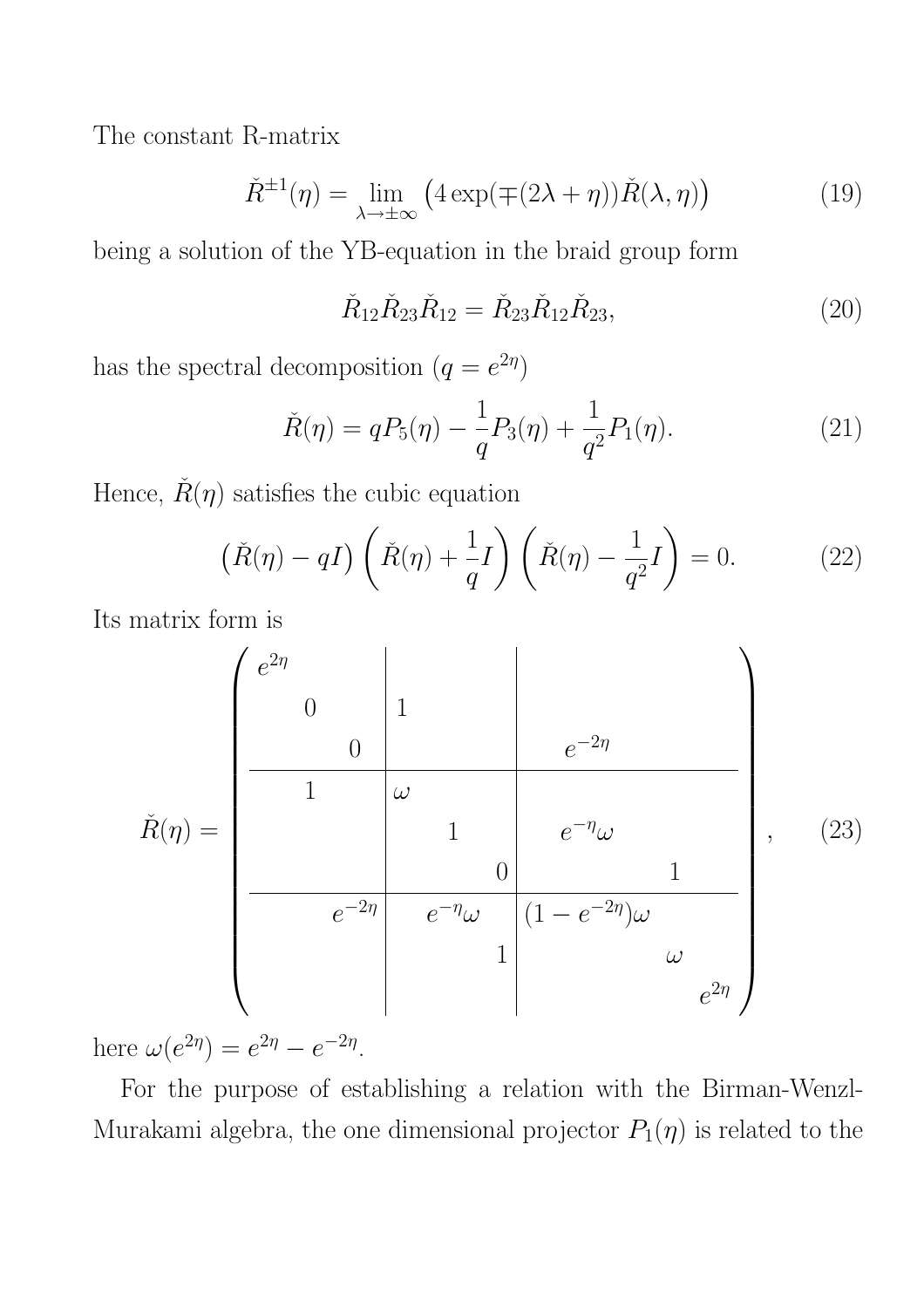rank one matrix  $\mathcal{E}(\eta) = \mu P_1(\eta)$  with  $\mu = q + 1 + 1/q$  and  $q = e^{2\eta}$ , which satisfies

$$
\mathcal{E}^2(\eta) = \mu \mathcal{E}(\eta),\tag{24}
$$

$$
\check{R}(\eta)\mathcal{E}(\eta) = \mathcal{E}(\eta)\check{R}(\eta) = \frac{1}{q^2}\mathcal{E}(\eta),\tag{25}
$$

and also

$$
\check{R}(\eta) - \check{R}^{-1}(\eta) = \omega(q) \left( I - \mathcal{E}(\eta) \right),\tag{26}
$$

where  $\omega(q) = q - 1/q$ . From these relations we conclude that  $\check{R}, \check{R}^{-1}$  and  ${\cal E}$  provide a realisation of the Birman-Wenzl-Murakami algebra  $W_N(q,1/q^2)$ in the space  $\mathcal{H} = \otimes_1^N \mathbb{C}^3$ .

The projector  $P_5(\eta)$  on five dimentional subspace of  $\mathbb{C}^3 \otimes \mathbb{C}^3$  corresponds to a symmetrizer on spin 2 irreducible representation of the quantum algebra  $\mathcal{U}_q(o(3))$ . It can be used to construct an R-matrix for higher spin  $R^{(2,1)}(\lambda, \eta) \in \text{End}(\mathbb{C}^5 \otimes \mathbb{C}^3)$  by the fusion procedure

$$
R^{(2,1)}(\lambda,\eta) \simeq \tilde{R}_{12}(2\eta,\eta)R_{13}(\lambda+\eta,\eta)R_{23}(\lambda-\eta,\eta). \tag{27}
$$

One can use higher symmetrizers of the BMW-algebra  $W_s(q, 1/q^2)$  to get R-matrices  $R^{(s,1)}(\lambda, \eta) \in \text{End}(\mathbb{C}^{(2s+1)} \otimes \mathbb{C}^3)$ .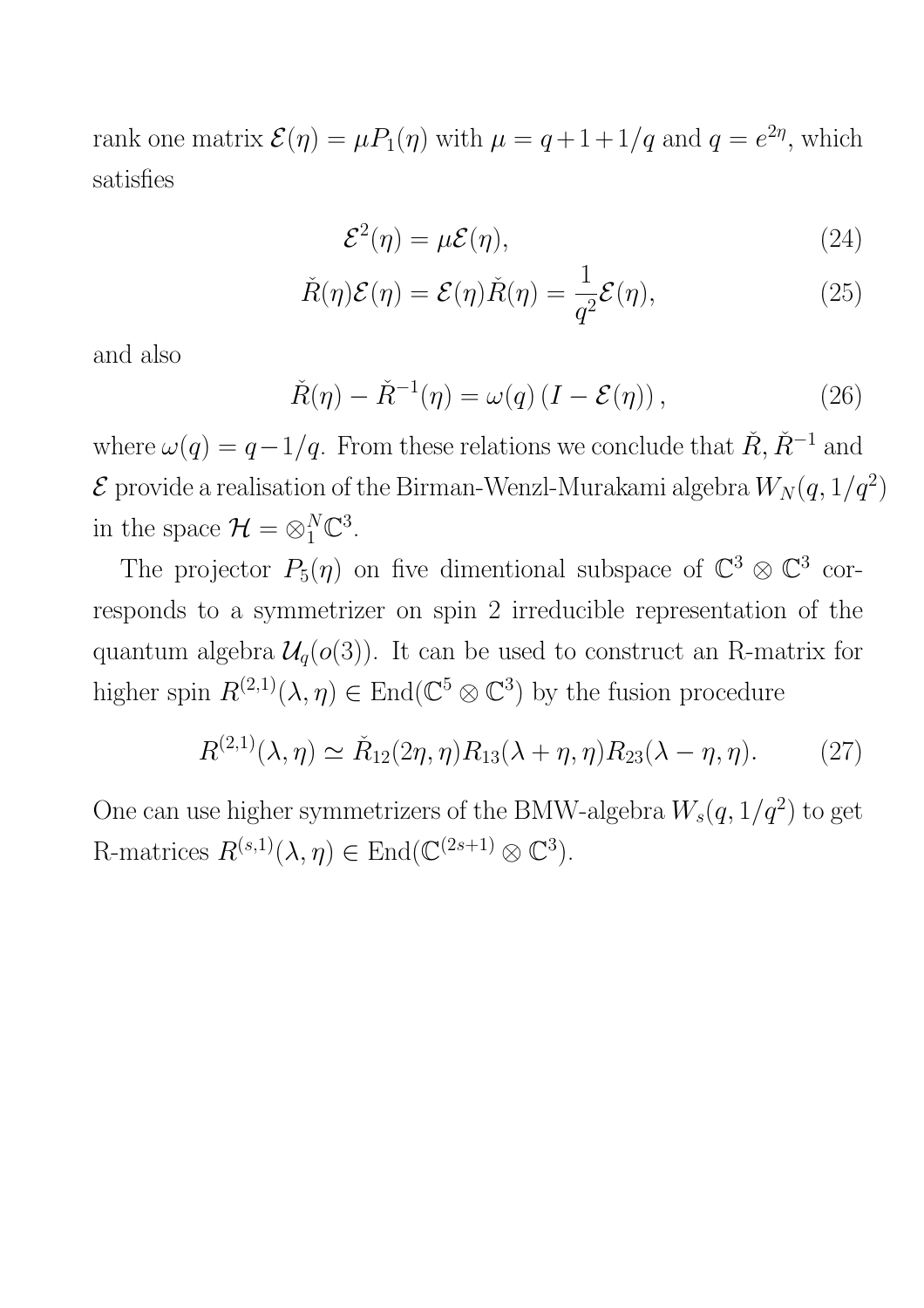## Birman-Wenzl-Murakami algebra  $W_N(q, \nu)$

The defining relations of the BMW algebra  $W_N(q, \nu)$ , for the generators 1,  $\sigma_i$ ,  $\sigma_i^{-1}$  and  $e_i$ ,  $i = 1, ..., N - 1$ , are recalled for convenience,

$$
\sigma_i \sigma_{i+1} \sigma_i = \sigma_{i+1} \sigma_i \sigma_{i+1}, \quad \sigma_i \sigma_j = \sigma_j \sigma_i, \text{ for } |i-j| > 1,
$$
 (28)

$$
e_i \sigma_i = \sigma_i e_i = \nu e_i,\tag{29}
$$

$$
e_i \sigma_{i-1}^{\pm 1} e_i = \nu^{\mp 1} e_i,\tag{30}
$$

$$
\sigma_i - \sigma_i^{-1} = \omega(q)(1 - e_i). \tag{31}
$$

It can be shown that the dimension of the BMW-algebra  $W_N(q, \nu)$  is dim  $W_N(q, \nu) = (2N - 1)!!$ .

Many useful relations follow from the definition above

$$
e_i^2 = \mu e_i
$$
, with  $\mu = \frac{\omega - \nu + 1/\nu}{\omega} = \frac{(q - \nu)(\nu + 1/q)}{\nu \omega}$ . (32)

Another important consequence of the relations (29,28) is

$$
(\sigma_i - q)(\sigma_i + q^{-1})(\sigma_i - \nu) = 0.
$$
\n(33)

There is the natural inclusion of  $W_M(q, \nu) \subset W_N(q, \nu)$ ,  $M \subset N$ .

The Yang-Baxterization procedure yields two spectral parameter dependent elements

$$
\sigma_i^{(\pm)}(u) = \frac{1}{\omega} \left( u^{-1} \sigma_i - u \sigma_i^{-1} \right) + \frac{\nu \pm q^{\pm 1}}{u \nu \pm q^{\pm 1} u^{-1}} e_i.
$$
 (34)

These elements satisfy the YB-equation in the braid group form

$$
\sigma_i^{(\pm)}(u)\sigma_{i+1}^{(\pm)}(uv)\sigma_i^{(\pm)}(v) = \sigma_{i+1}^{(\pm)}(v)\sigma_i^{(\pm)}(uv)\sigma_{i+1}^{(\pm)}(u). \tag{35}
$$

Their unitarity relation is

$$
\sigma_i^{(\pm)}(u)\sigma_i^{(\pm)}(u^{-1}) = \left(1 - \omega^{-2}(u - u^{-1})^2\right). \tag{36}
$$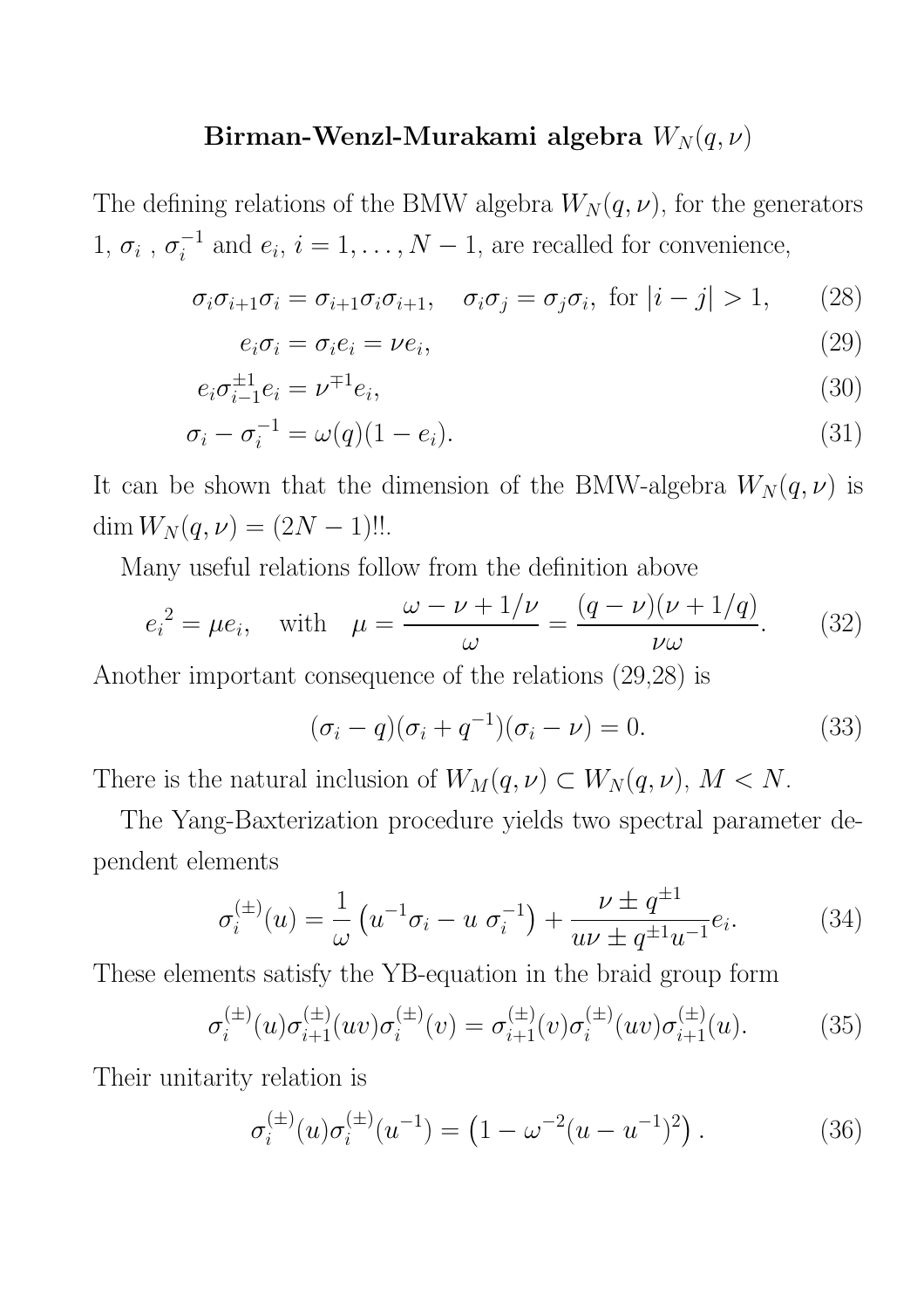In order to see the connection with the previous formulas we set  $\nu = 1/q^2$ and find that

$$
\sigma_i^{(-)}(e^{-\lambda}) \simeq \check{R}_{i,i+1}(\lambda,\eta)
$$

of (18) and

$$
\sigma_i^{(+)}(e^{\lambda/2}) \simeq \check{R}_{i,i+1}(\lambda, \eta)
$$

of  $A_2^{(2)}$ -case.

The irreducible representations of the BMW algebra  $W_N(q, \nu)$  are more complicated than the irreps of the symmetric group  $\mathfrak{S}_N$  or the Hecke algebra  $\mathcal{H}_N(q)$ , although they can be parameterized by the Young diagrams. The simplest, one-dimensional irreps of  $W_N(q, \nu)$  are defined by the symmetrizer and antisymmetrizer, respectively. The symmetrizer of the  $W_N(q, \nu)$  is given by

$$
S_N = \frac{1}{[N]_q!} \sigma_1^{(-)}(q^{-1}) \sigma_2^{(-)}(q^{-2}) \cdots \sigma_{N-1}^{(-)}(q^{-(N-1)}) S_{N-1}, \qquad (37)
$$

$$
S_1 = 1, \qquad S_2 = \frac{1}{[2]_q} \sigma_1^{(-)}(q^{-1}). \tag{38}
$$

We use the standard notation for the q-factorial  $[n]_q!=[n]_q[n-1]_q\cdots[2]_q[1]_q$ and the q-numbers  $[n]_q = (q^n - q^{-n})/(q - q^{-1})$ . The elements  $S_n$ ,  $n = 1, \ldots, N$  are idempotents, i.e.  $S_n^2 = S_n$ . In addition, the symmetrizer  $S_N$  is also central.

In the realisation on  $\mathbb{C}^3 \otimes \mathbb{C}^3$  of the BMW algebra  $W_2(q, q^{-2})$ 

$$
\sigma_1 = \check{R}(\eta) = qP_5 - q^{-1}P_3 + \nu P_1, \quad \nu = \frac{1}{q^2}, \tag{39}
$$

and  $e_1$  is proportional to the rank one projector  $P_1$ 

$$
e_1 = \mu P_1 = (q + 1 + q^{-1})P_1.
$$
\n(40)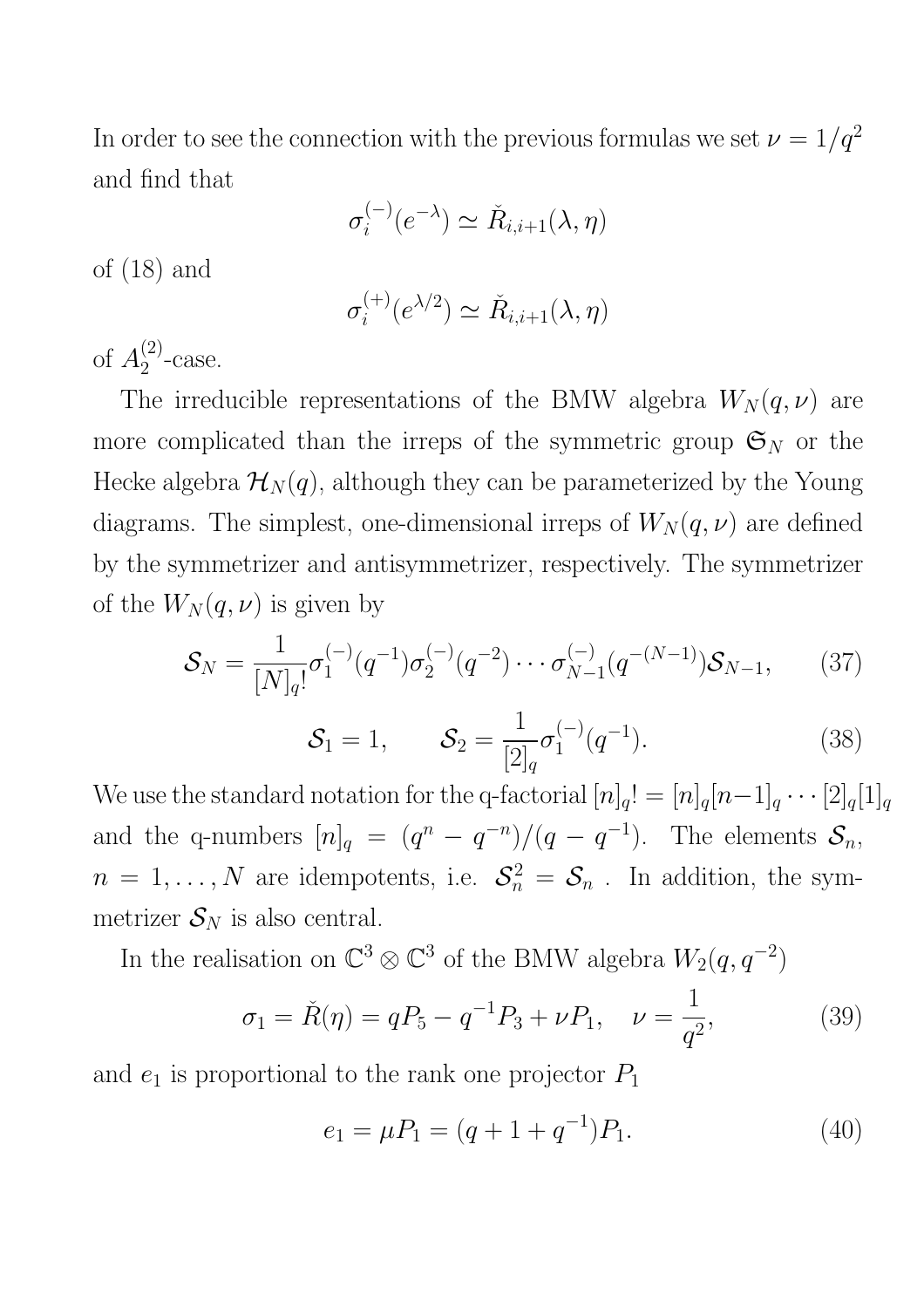Thus

$$
\sigma_1^{(-)}(q^{-1}) = (q + q^{-1})P_5,\tag{41}
$$

$$
\sigma_1^{\pm 1} P_5 = q^{\pm 1} P_5,\tag{42}
$$

$$
e_1 P_5 = 0.\t\t(43)
$$

Similarly, the antisymmetrizer of the  $W_N(q, \nu)$  is given by

$$
\mathcal{A}_N = \frac{1}{[N]_q!} \sigma_1^{(+)}(q) \sigma_2^{(+)}(q^2) \cdots \sigma_{N-1}^{(+)}(q^{N-1}) \mathcal{A}_{N-1},
$$
\n(44)

with

$$
\mathcal{A}_1 = 1, \qquad \mathcal{A}_2 = \frac{1}{[2]_q} \sigma_1^{(+)}(q). \tag{45}
$$

The elements  $A_n$ ,  $n = 1, ..., N$  are idempotents and the antisymmetrizer  $\mathcal{A}_N$  is also central in  $W_N(q, \nu)$ .

$$
\sigma_1^{(+)}(q)\sigma_1^{(+)}(q) = [2]_q \sigma_1^{(+)}(q). \tag{46}
$$

It is straightforward to see that

$$
\mathcal{A}_3 \simeq \sigma_1^{(+)}(q)\sigma_2^{(+)}(q^2)\sigma_1^{(+)}(q) = \sigma_2^{(+)}(q)\sigma_1^{(+)}(q^2)\sigma_2^{(+)}(q). \tag{47}
$$

In the realisation (39,13)

$$
\sigma_1^{(+)}(q) = [2]_q P_3,\tag{48}
$$

$$
\sigma_1^{\pm 1} P_3 = -q^{\mp 1} P_3,\tag{49}
$$

$$
e_1 P_3 = 0. \t\t(50)
$$

In addition, in this realisation, the antisymmetrizer  $A_3$  has rank one. A straightforward calculation yields  $A_4 = 0$ . Consequently all the higher antisymmetrizers vanish identically for  $n > 4$ .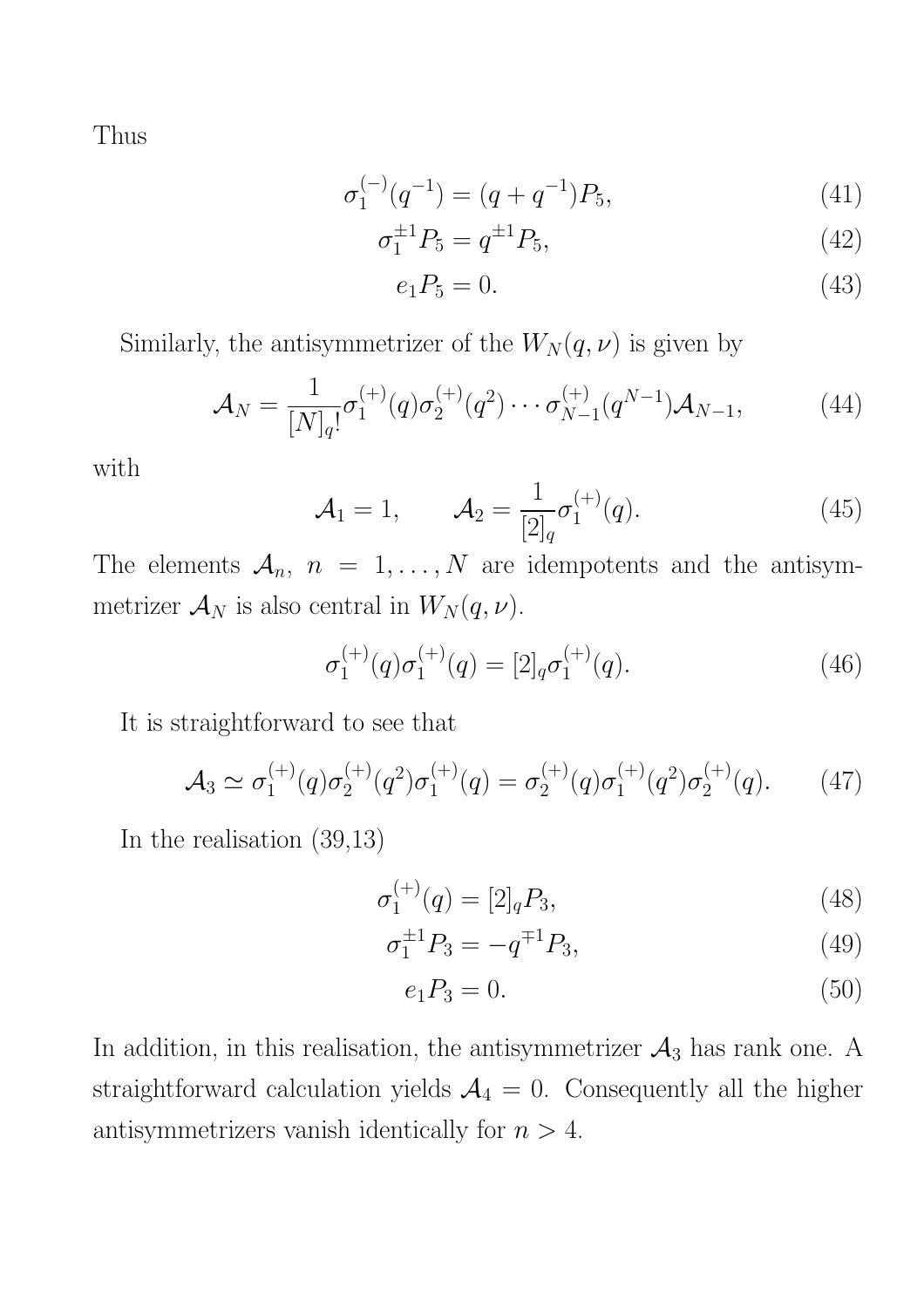In a general case of  $W_N(q, \nu)$ , it can be shown that the following identities are valid

$$
\sigma_i^{(-)}(q)\mathcal{S}_n = \mathcal{S}_n \sigma_i^{(-)}(q) = 0,\tag{51}
$$

$$
\sigma_i^{(+)}(q^{-1})\mathcal{A}_n = \mathcal{A}_n \sigma_i^{(+)}(q^{-1}) = 0,
$$
\n(52)

for  $i = 1, \ldots, n - 1$  and  $1 < n \le N$ . The relations (51,25) can also be written in the following form

$$
\sigma_i \mathcal{S}_n = \mathcal{S}_n \sigma_i = q \mathcal{S}_n, \tag{53}
$$

$$
e_i \mathcal{S}_n = \mathcal{S}_n e_i = 0,\tag{54}
$$

$$
\sigma_i \mathcal{A}_n = \mathcal{A}_n \sigma_i = -\frac{1}{q} \mathcal{A}_n,\tag{55}
$$

$$
e_i \mathcal{A}_n = \mathcal{A}_n e_i = 0, \tag{56}
$$

for  $i = 1, \ldots, n - 1$  and  $1 < n \le N$ . From these identities it is evident that  $S_N$  and  $A_N$  are central in  $W_N(q, \nu)$ . Also, using the relations (53-29), it is straightforward to check that  $S_n$  and  $A_n$  are idempotents, i.e.  $\mathcal{S}_n^2 = \mathcal{S}_n$  and  $\mathcal{A}_n^2 = \mathcal{A}_n$ ,  $n = 1, \ldots, N$ .

The BMW algebra  $W_N(q, q^{-2})$  can be used to describe the multiplet structure of the spectra of some open quantum spin chains.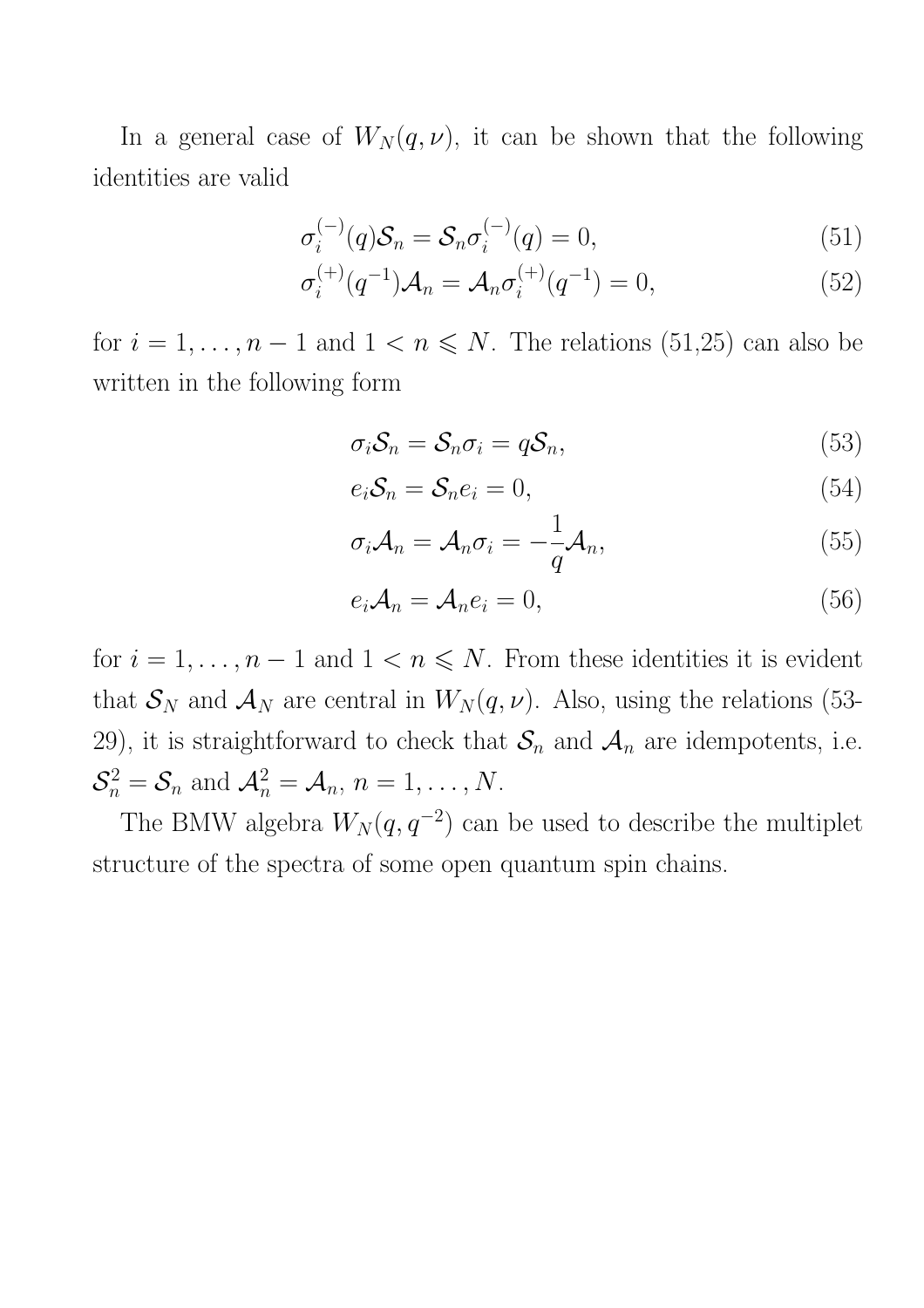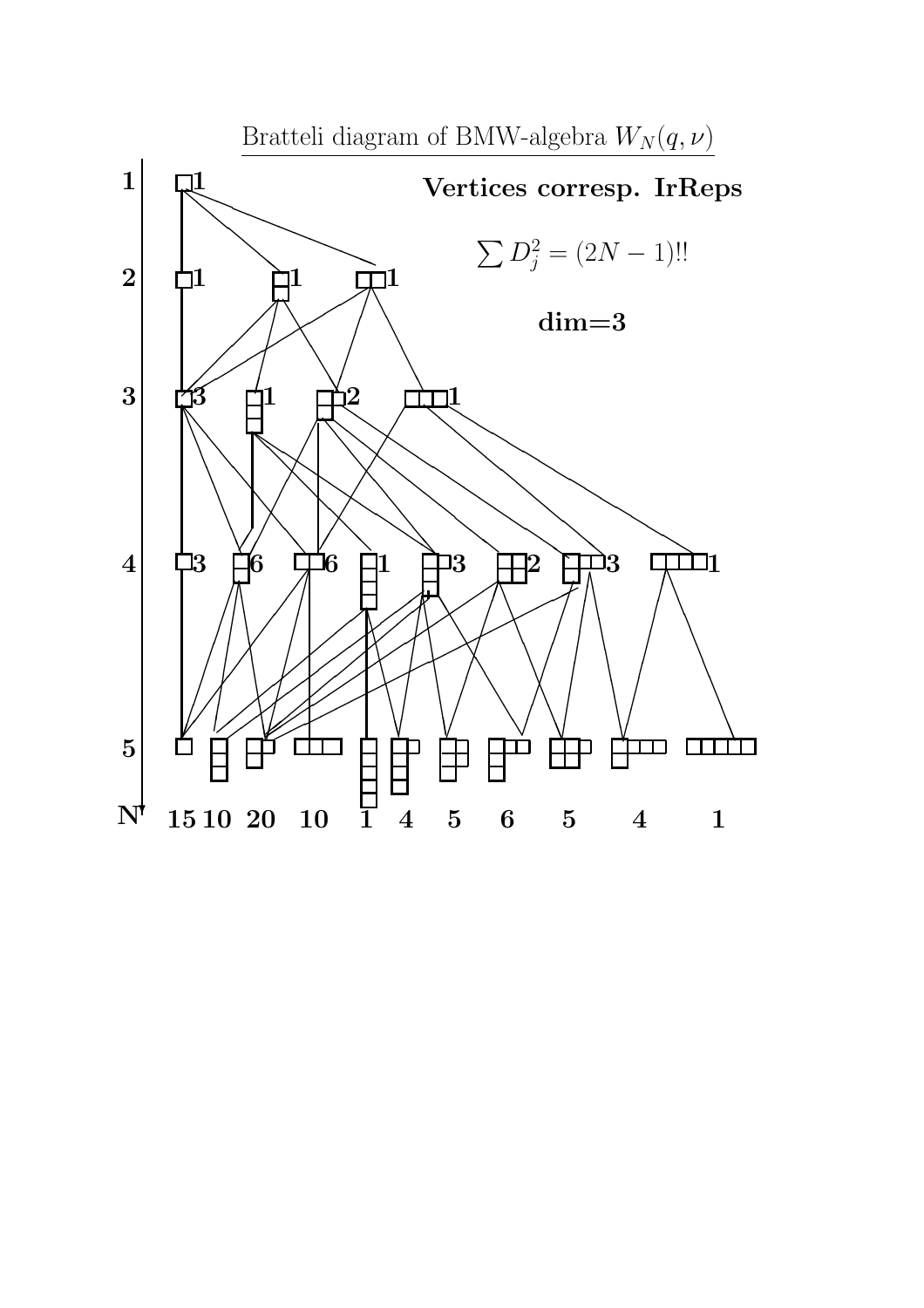Irreducible representations of  $\mathcal{U}_q(so(3))$ 

$$
\mathcal{H} = \bigotimes_{1}^{N} \mathbb{C}^{3} = \sum_{0}^{N} V_{k} \otimes \mathbb{C}^{m_{k}}
$$

$$
V_{k} \otimes V_{1} = V_{k-1} \oplus V_{k} \oplus V_{k+1}
$$

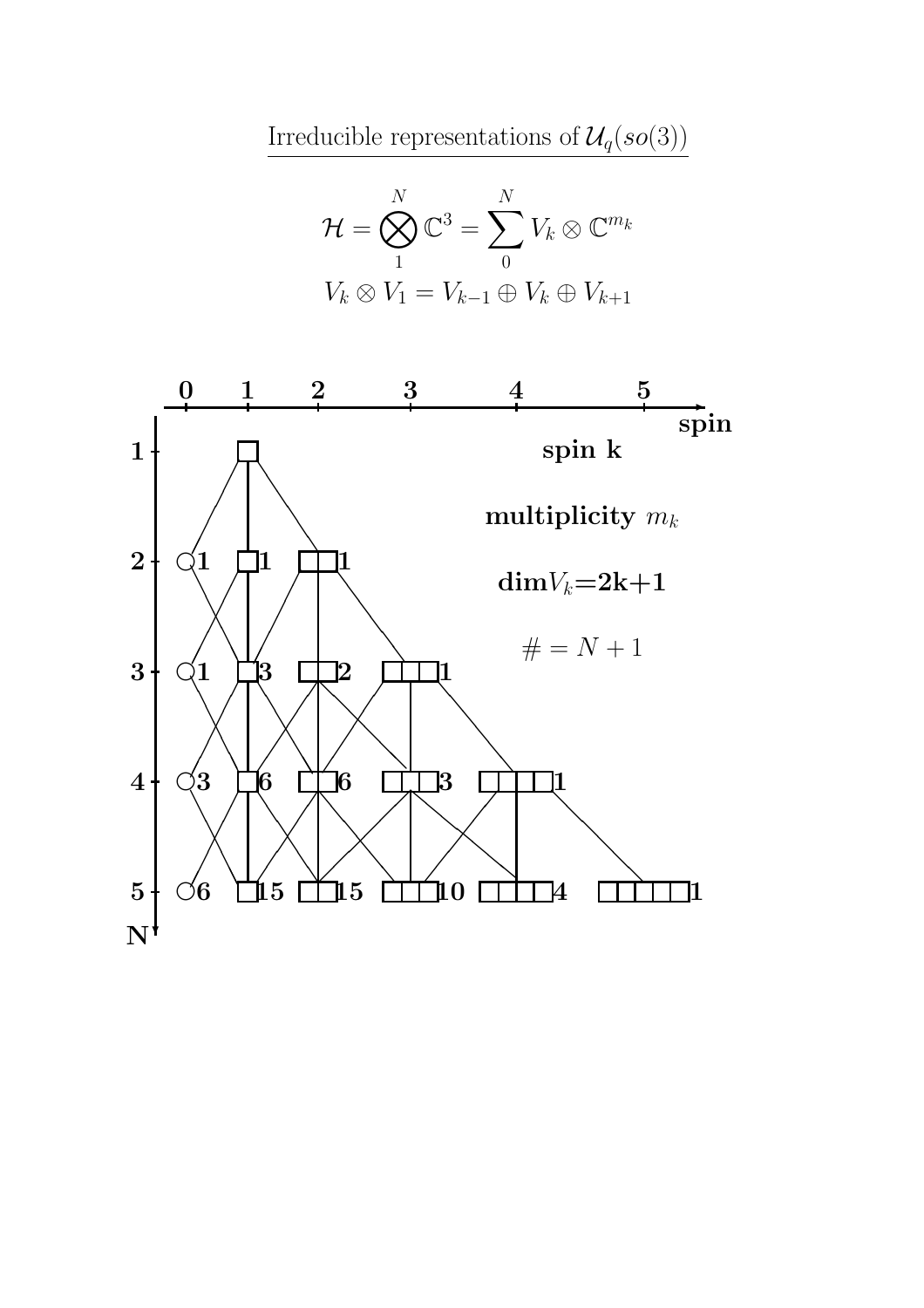#### Open Spin Chain

According to the QISM the R-matrix  $R(u, q)$  can be used to construct an auxiliary L-operator

$$
L_{0j}(u) = R_{0j}(u, q). \tag{57}
$$

Notice that now we use the multiplicative spectral parameter, which in the case of the model  $XXZ_1$  is given by  $u = \exp(-\lambda)$ . Then the monodromy matrix of a spin chain with N sites is the product of Lmatrices in  $\text{End}(V_0)$  whose entries are in  $\text{End}(V_i)$ 

$$
T(u) = L_{0N}(u)L_{0N-1}(u)\cdots L_{01}(u),
$$
\n(58)

while the entries of  $T_{ab}(u)$  are operators on the whole space of states  $\mathcal{H} = \otimes_{j=1}^{N} V_j$ . As a consequence of the YB-eq one has

$$
R_{00'}\left(\frac{u}{w}\right)L_{0j}(u)L_{0'j}(w) = L_{0'j}(w)L_{0j}(u)R_{00'}\left(\frac{u}{w}\right) \tag{59}
$$

and

$$
R_{12}\left(\frac{u}{w}\right)T_1(u)T_2(w) = T_2(w)T_1(u)R_{12}\left(\frac{u}{w}\right). \tag{60}
$$

The transfer matrix

$$
t(u) = \text{tr}_0 T(u),\tag{61}
$$

is the generating function of the integrals of motion with the periodic boundary condition.

For non-periodic boundary condition one has to use the Sklyanin formalism. The monodromy matrix  $\mathcal{T}(u)$  consists of the two matrices  $T(u)$ (58) and a reflection matrix  $K^{-}(u) \in \text{End}(V)$ 

$$
T(u) = T(u)K^{-}(u)T^{-1}(u^{-1}).
$$
\n(62)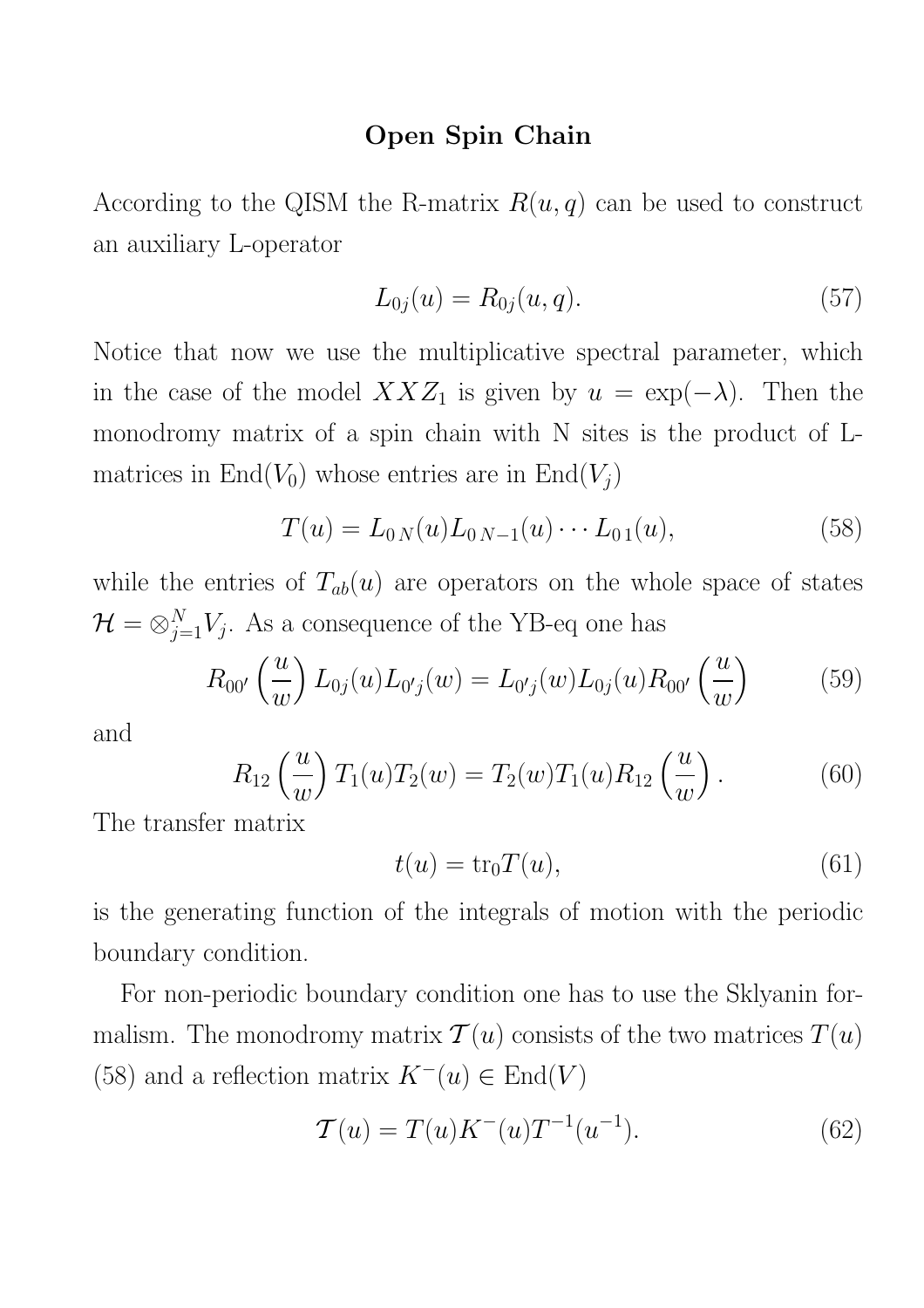Using the unitarity relation (9)  $(R_{12}^{-1}(u^{-1}) = R_{21}(u))$  one gets

$$
T^{-1}(u^{-1}) = R_{10}(u)R_{20}(u) \cdots R_{N0}(u).
$$
 (63)

Taking into account  $R_{12}(u, \eta) = \mathcal{P}_{12}R_{21}(u, \eta)\mathcal{P}_{12}$  one gets

$$
\mathcal{T}(u) = \check{R}_{N0}(u)\check{R}_{N-1N}(u)\cdots\check{R}_{12}(u)K_1^-(u)\check{R}_{12}(u)\check{R}_{23}(u)\cdots\check{R}_{N0}(u).
$$
\n(64)

The generating function  $\tau(u)$  of the integrals of motion is (with an extra reflection matrix  $K^+(u)$ 

$$
\tau(u) = \text{tr}_0\left(K_0^+(u)\mathcal{T}(u)\right). \tag{65}
$$

The reflection matrices  $K^{\pm}(u)$  are solutions to the reflection equation In particular, the Hamiltonian is given by  $H = \frac{1}{2}$  $\frac{d}{du} \ln \tau(u)|_{u=1},$ 

$$
H = \sum_{i=1}^{N-1} \check{R}'_{i,i+1}(1) + \frac{\text{tr}_0 K_0^+(1)\check{R}'_{N0}(1)}{\text{tr}_0 K_0^+(1)} + \frac{1}{2} \left( \frac{dK_1^-(1)}{du} + \frac{1}{\text{tr}_0 K_0^+(1)} \frac{d \text{tr}_0 K_0^+(1)}{du} \right). \tag{66}
$$

The Hamiltonian density  $h_{i,i+1} = \frac{d}{du} \tilde{R}_{i,i+1}(u)|_{u=1}$  is a function of the generators of  $W_N(q,q^{-2})$  on the space  $\mathcal{H} = \otimes_1^N \mathbb{C}^3$ . In our case we can take the constant K-matrices  $K^-(u) = 1$  and  $K^+(u) = Q^t Q$ .

Asymptotic expansion of  $T(u)$  at  $u \to 0$  (or at  $u \to \infty$ ) results in some matrices

$$
T(u) = u^{-N} L_{0N}^- L_{0,N-1}^- \cdots L_{01}^- + \mathcal{O}(u^{-N+1}). \tag{67}
$$

Here the constant L-matrices  $L_{0j}^-$  are upper triangular matrices which coincide with the asymptotic limit  $\lambda \to +\infty$  (19) of the R-matrices (4),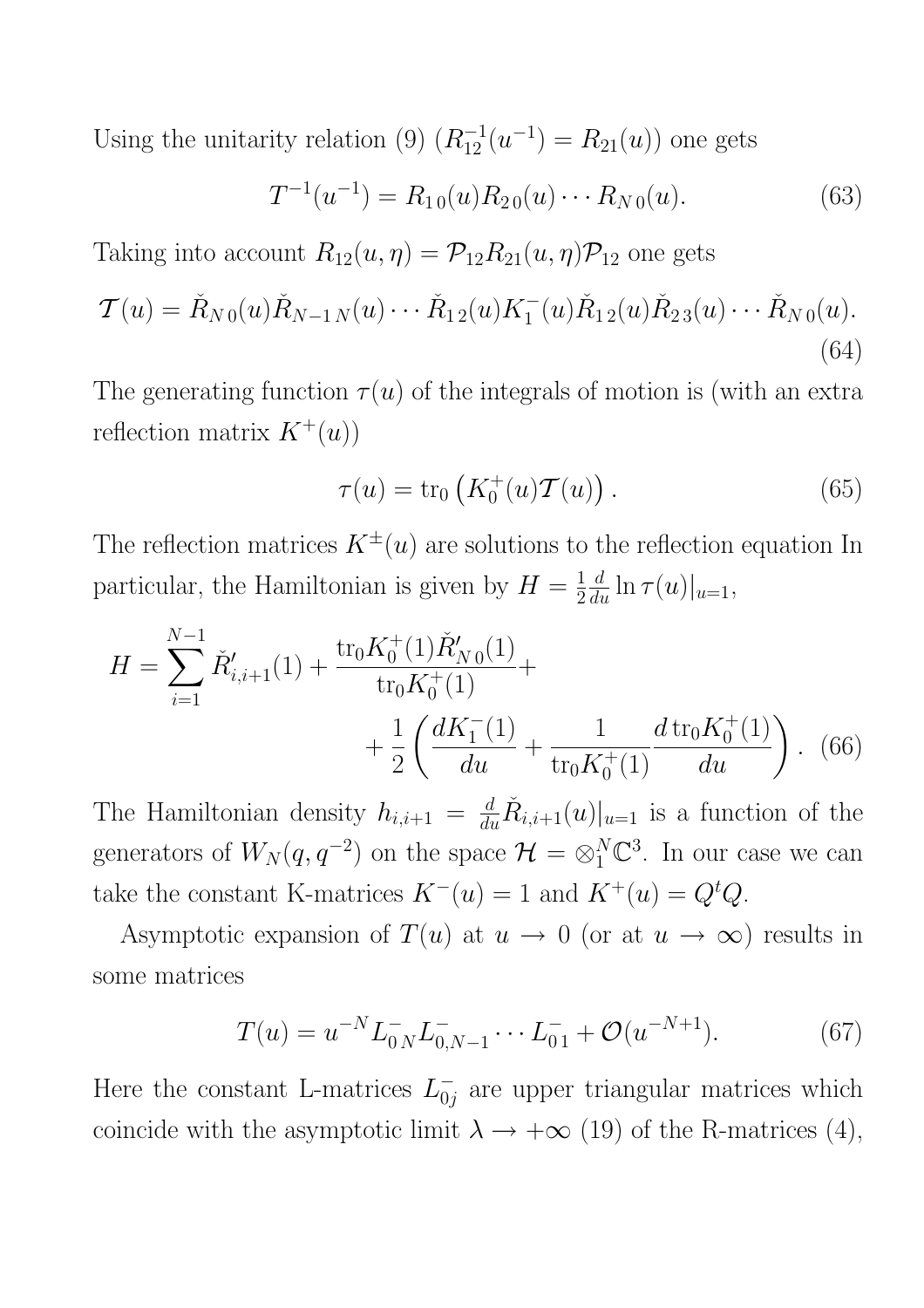$L_{0j}^- = R_{0j}^- = \mathcal{P}_{0j} R_{0j}$ . Hence, the YB-equation for the constant R-matrix is

$$
R_{i,i+1}^- L_{0,i+1}^- L_{0i}^- = L_{0i}^- L_{0,i+1}^- R_{i,i+1}^-.
$$
\n(68)

With  $R_{i,i+1}^- = \mathcal{P}_{i,i+1} R_{i,i+1}$  and multiplying the previous equation by the permutation operator  $\mathcal{P}_{i,i+1}$  one gets

$$
[\check{R}_{i,i+1}, L_{0,i+1}^- L_{0i}^-] = 0.
$$
\n(69)

It is then obvious that  $\rho_W(\sigma_i) = \tilde{R}_{i,i+1}, \rho_W(e_i) = \mu (P_1(\eta))_{i,i+1}$ . The representation  $\rho_W$  of the generators of the BMW algebra  $W_N(q, q^{-2})$  in the space  $\mathcal{H} = \otimes_1^N \mathbb{C}^3$ , commute with the generators  $T_{ab}^-$  of the global (or diagonal) action of the quantum algebra  $\mathcal{U}_q(o(3))$  on the space  $\mathcal{H}$ 

$$
[\check{R}_{i,i+1}, T^-] = 0, \quad T^- = L_{0N}^- L_{0,N-1}^- \cdots L_{01}^-.
$$
 (70)

This product of  $L_{0j}^-$  can be represented as the image of a multiple coproduct map  $\Delta^N : \mathcal{U}_q(o(3)) \to (\mathcal{U}_q(o(3)))^{\otimes N}$ 

$$
T^{-} = (\mathrm{id} \otimes \rho_W)(\mathrm{id} \otimes \Delta^N)\mathcal{L}_0^{-}.
$$
 (71)

Analogously, the asymptotic expansion of  $T(u)$  at  $u \to \infty$  yields the matrix  $T^+ = L_{0N}^+ L_{0N-1}^+ \cdots L_{01}^+$  (cf. (67)).

It is known that in the space  $\mathcal H$  as a space of representation of  $\mathcal U_q(o(3))$ and  $W_N(q, q^{-2})$  these algebras are mutual centralizers.

According to the centralizer property this induces the decomposition of the representation space  $\mathcal H$  into direct sum of irreps of both algebras, being a generalisation of the Schur-Weyl duality:

$$
\mathcal{H} = \sum_{s=0}^{N} V_s \otimes U_s, \qquad (72)
$$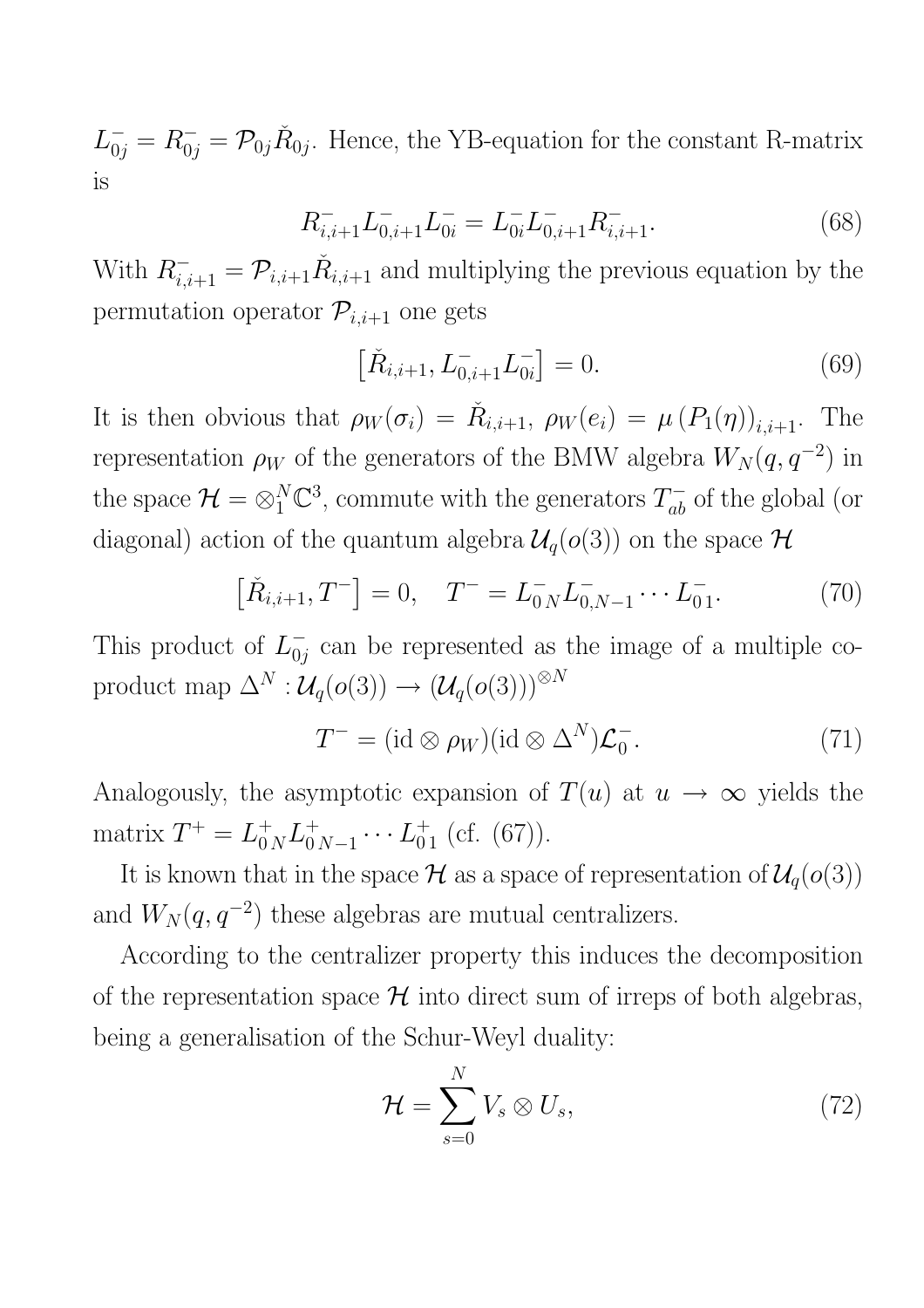where  $V_s$  is the  $(2s+1)$ -dimensional irreducible representation of  $\mathcal{U}_q(o(3))$ while  $U_s$  is corresponding irrep of  $W_N(q, q^{-2})$ . The dimension of an irrep of  $W_N(q, q^{-2})$  is equal to the multiplicity m of the corresponding irrep of centralizer algebra  $\mathcal{U}_q(o(3))$ , and vice versa

$$
m(V_s) = \dim U_s, \quad m(U_s) = \dim V_s. \tag{73}
$$

The dimension of the irrep  $V_s$  of  $\mathcal{U}_q(o(3))$  and the number n of the inequivalent irreps in the decomposition (72) are well known. It follows from the decomposition of the tensor product of the spin 1 representations of  $o(3)$ : dim  $V_s = 2s + 1$ ,

$$
n_N = N + 1, \quad m_N(V_s) = \sum_{j=s, s \pm 1} m_{N-1}(V_j), \quad s \neq 0, N - 1, N, \tag{74}
$$

together with  $m_N(V_0) = m_{N-1}(V_1)$ ,  $m_N(V_{N-1})=1+m_{N-1}(V_{N-2})=$  $N-1$  and  $m_N(V_N) = 1$ . However, the number and the dimensions of representations  $U_s$  of  $W_N(q, q^{-2})$  can be obtained from its Bratteli diagram.

For  $N = 2, 3$  the number of existing irreducible representations of  $W_N(q, q^{-2})$  and those entering into the decomposition of the space of states are the same 3, 4, respectively, while for  $N \geq 4$  there are more irreps of  $W_N$  than of  $\mathcal{U}_q(o(3))$ , for example  $n_4(W) = 8$  while  $n_4(\mathcal{U}_q(o(3))) =$ 5.

The decomposition (72) permits to determine the structure of the multiplets of the Hamiltonian, which is an element of the BMW algebra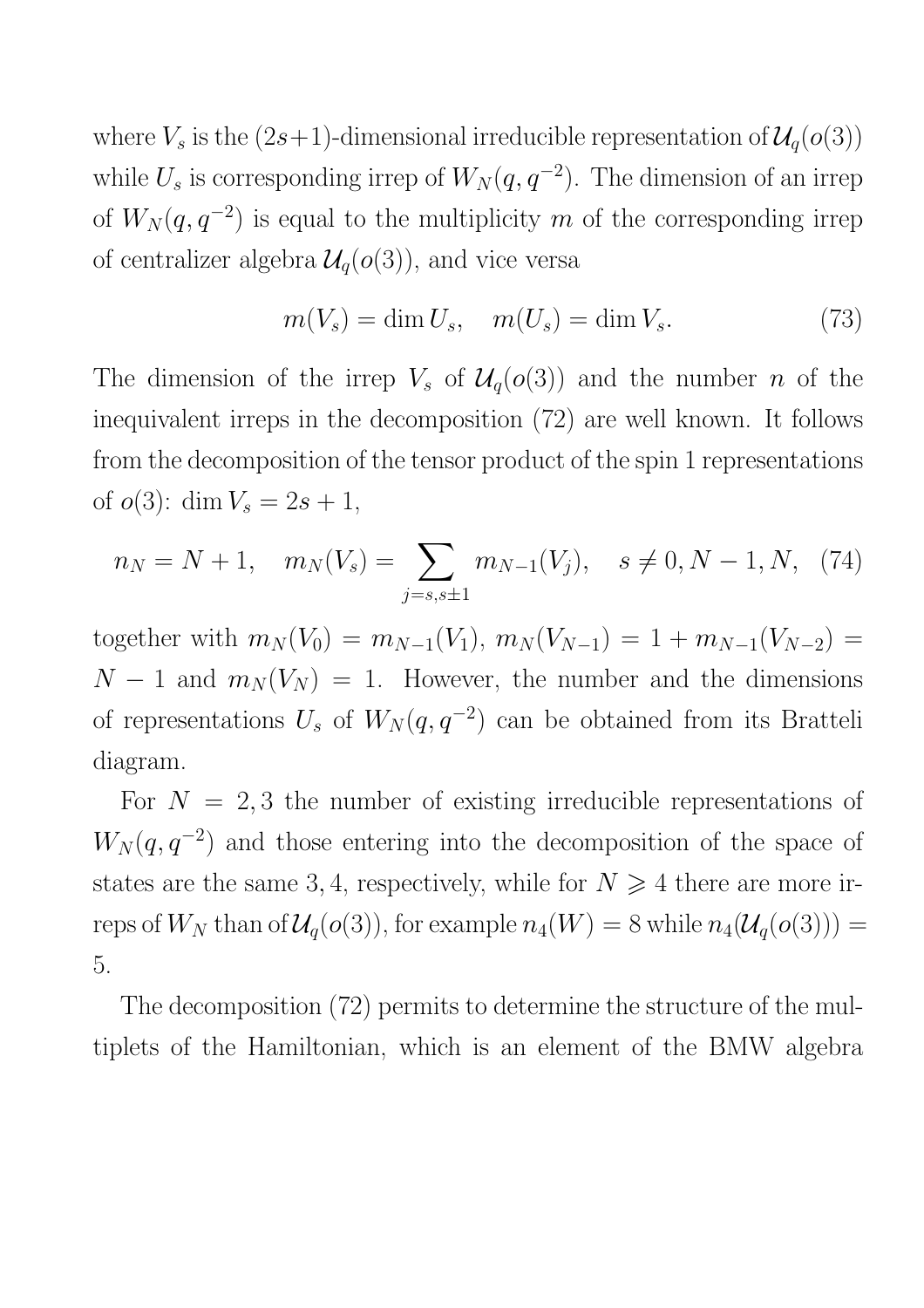$$
W_N(q, q^{-2})
$$
  
\n
$$
H = \sum_{i=1}^{N-1} h_{i,i+1}, \quad h_{i,i+1} = \frac{d}{d\lambda} \check{R}(\lambda, \eta)|_{\lambda=0} = f(\check{R}_i) \in W_N(q, q^{-2}). \tag{75}
$$

According to the QISM, the R-matrices being regular at  $\lambda = 0$ , define the local Hamiltonian density for two sites of the chains. For the  $XXZ_1$ model one gets

$$
h_{XXZ} = \frac{d}{d\lambda} \check{R}(\lambda, \eta)|_{\lambda=0} \simeq q\check{R}(\eta) - \check{R}^{-1}(\eta)
$$
  
=  $(q-1)\left( (q+1+\frac{1}{q})(P_5 - P_1) + P_3 \right).$  (76)

In the  $A_2^{(2)}$ -case

$$
h_A = \frac{d}{d\lambda} \check{R}(\lambda, \eta)|_{\lambda=0} \simeq q \check{R}(\eta) + \frac{1}{q^2} \check{R}^{-1}(\eta) = (q^2 + \frac{1}{q^3})P_5 + (1 + \frac{1}{q})(P_1 - P_3). \tag{77}
$$

The Hamiltonian of the open spin chain with N-sites is then given by

$$
H = \sum_{i=1}^{N-1} h_{i,i+1}.
$$
 (78)

As an example let us consider the case of  ${\cal N}=3$  sites when the algebra  $W_3(q, 1/q^2)$  is realised in  $\mathbb{C}^3 \otimes \mathbb{C}^3 \otimes \mathbb{C}^3$ 

$$
H = h_{12} + h_{23}.\t\t(79)
$$

It follows

$$
H_{XXZ}\mathcal{S}_3 = 2(q+1+\frac{1}{q})\mathcal{S}_3,\tag{80}
$$

$$
H_{XXZ}\mathcal{A}_3 = 2\mathcal{A}_3 \tag{81}
$$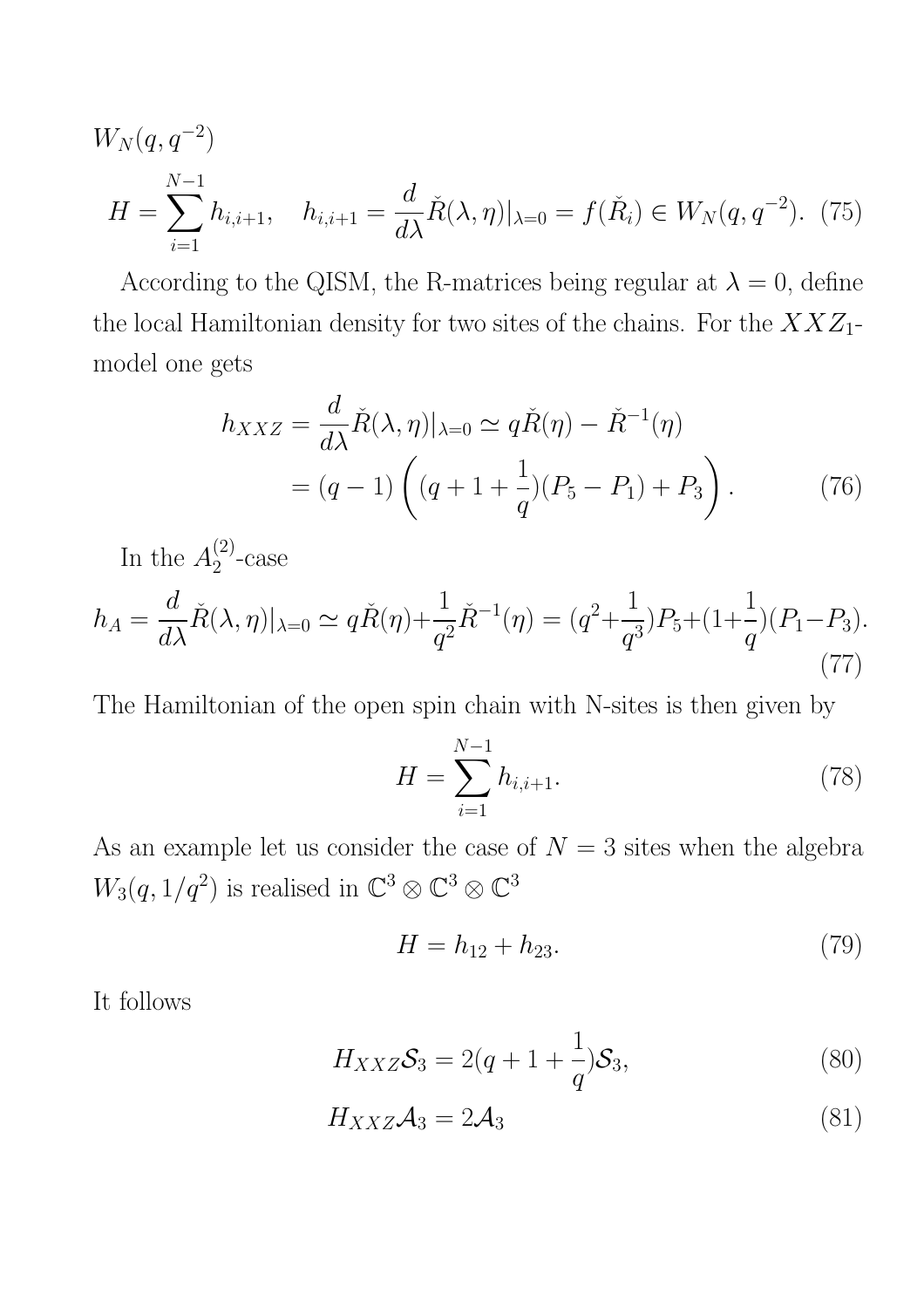and similarly for the  $H_A$  (77)

$$
H_A \mathcal{S}_3 = 2(q^2 + \frac{1}{q^3}) \mathcal{S}_3,\tag{82}
$$

$$
H_A \mathcal{A}_3 = -2(1 + \frac{1}{q})\mathcal{A}_3. \tag{83}
$$

In the case  $N = 3$  there are four irreps of  $W_3$ : two one-dimensional irreps generated by  $S_3$  and  $A_3$ , respectively, the three-dimensional irrep  $d_3$ (corresponding to the one-box Young diagram) and the two-dimensional irrep  $d_2$  (corresponding to the three-box Young diagram with two rows). Thus the Hamiltonian being restricted to invariant subspaces can have up to seven distinct eigenvalues. Their multiplicities are obtained from the correspondence between the irreps of  $W_3$  and the irreps of  $\mathcal{U}_q(o(3))$ :

$$
U(\mathcal{S}_3) \sim V_3, \quad U(\mathcal{A}_3) \sim V_0 \quad U(d_3) \sim V_1 \quad U(d_2) \sim V_2. \tag{84}
$$

The degeneracies of energy values are  $(j = 1, 2, 3; k = 1, 2)$ 

$$
m(\epsilon(S_3)) = 7
$$
,  $m(\epsilon(A_3)) = 1$ ,  $m(\epsilon_j(d_3)) = 3$ ,  $m(\epsilon_k(d_2)) = 5$ . (85)

The exact values of the energy are obtained by direct calculations.